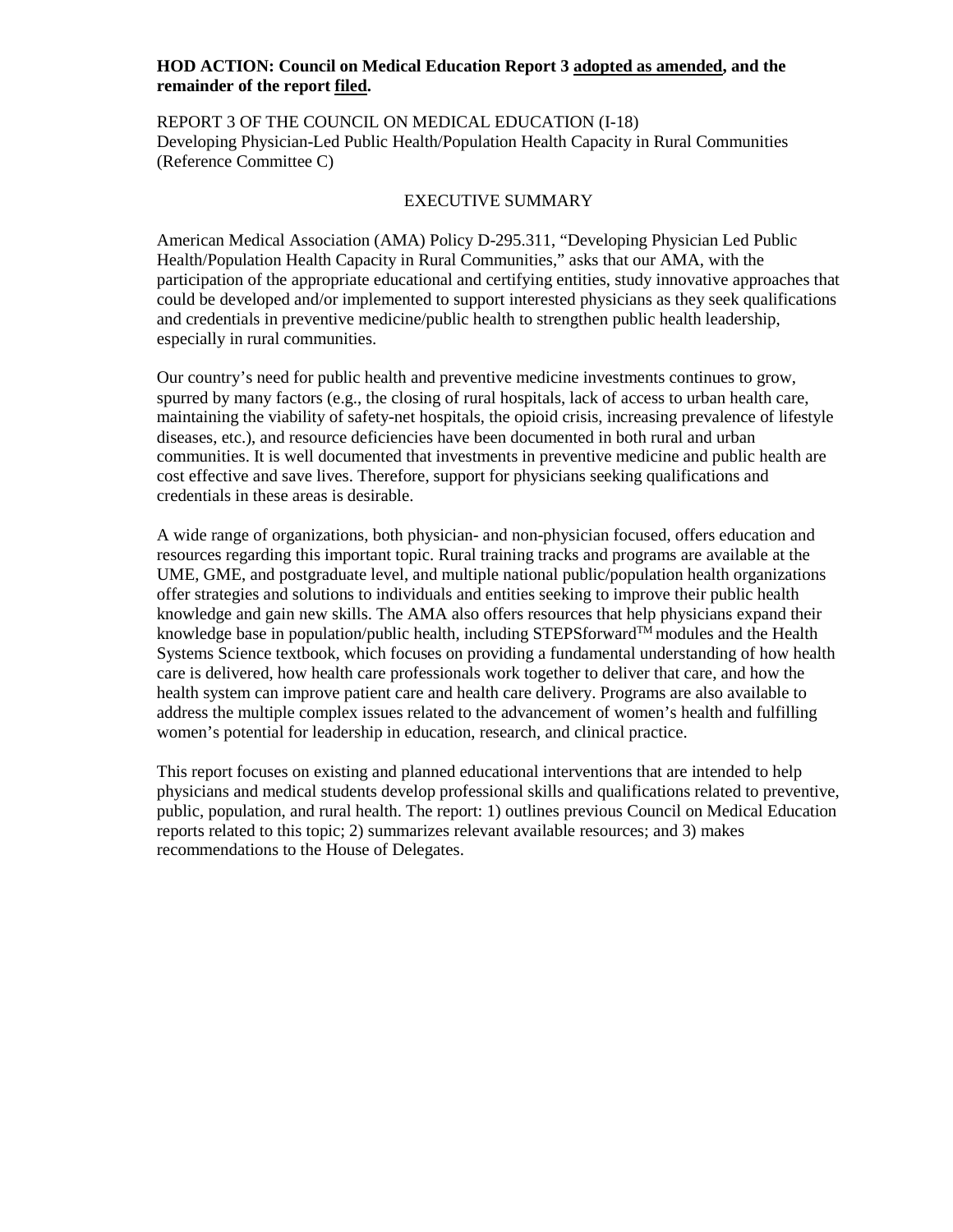#### REPORT OF THE COUNCIL ON MEDICAL EDUCATION

CME Report 3-I-18

| Subject:     | Developing Physician-Led Public Health/Population Health Capacity in Rural<br>Communities |  |  |  |
|--------------|-------------------------------------------------------------------------------------------|--|--|--|
|              | Presented by: Carol Berkowitz, MD, Chair                                                  |  |  |  |
| Referred to: | Reference Committee C<br>(Peter C. Amadio, MD, Chair)                                     |  |  |  |
| INTRODHCTION |                                                                                           |  |  |  |

# INTRODUCTION

American Medical Association (AMA) Policy D-295.311, "Developing Physician Led Public

Health/Population Health Capacity in Rural Communities," asks that our AMA, with the

participation of the appropriate educational and certifying entities, study innovative approaches that

could be developed and/or implemented to support interested physicians as they seek qualifications

7 and credentials in preventive medicine/public health to strengthen public health leadership,<br>8 especially in rural communities. Previous reports on this topic include Council on Medical

especially in rural communities. Previous reports on this topic include Council on Medical

Education Report 11-A-09, "Integrating Content Related to Public Health and Preventive Medicine

Across the Medical Education Continuum"; Council on Medical Education Report 8-A-08, "One-

Year Public Health Training Options for All Specialties"; and Council on Medical Education

Report 12-A-07, "One-Year Public Health Training Options for All Specialties."

 This report focuses on existing and planned educational interventions that are intended to help physicians and medical students develop professional skills and qualifications related to preventive,

 public, population, and rural health. The report: 1) outlines previous Council on Medical Education reports related to this topic; 2) summarizes relevant available resources; and 3) makes

recommendations to the HOD.

BACKGROUND

 Our country's need for public health and preventive medicine investments continues to grow, 23 spurred by a number of factors (e.g., the closing of rural hospitals, lack of access to urban health care, maintaining the viability of safety-net hospitals, the opioid crisis, and the increasing care, maintaining the viability of safety-net hospitals, the opioid crisis, and the increasing prevalence of lifestyle diseases), and resource deficiencies have been documented in both rural and 26 urban communities.<sup>[1](#page-19-0),[2,](#page-19-1)[3,](#page-19-2)[4](#page-19-3)</sup> The Affordable Care Act (ACA) reduced the number of uninsured persons due to Medicaid expansion, health insurance marketplaces, the employer mandate to provide health insurance, and a provision permitting young adults to remain on a parent's health insurance plan until 26 years of age. However, an estimated 27 million U.S. citizens remain uninsured.[5](#page-19-4) Inpatient, emergency, and ambulatory services for this population, as well as for millions of other patients, particularly Medicaid beneficiaries, continue to rely on safety-net health systems that provide health care regardless of the patient's ability to pay. Although a few programs, such as Emergency Medicaid, provide some payment for lifesaving treatments and limited recovery services, longer-term care, such as psychiatric care, is also disproportionately delivered by safety-

35 net health systems.<sup>5</sup>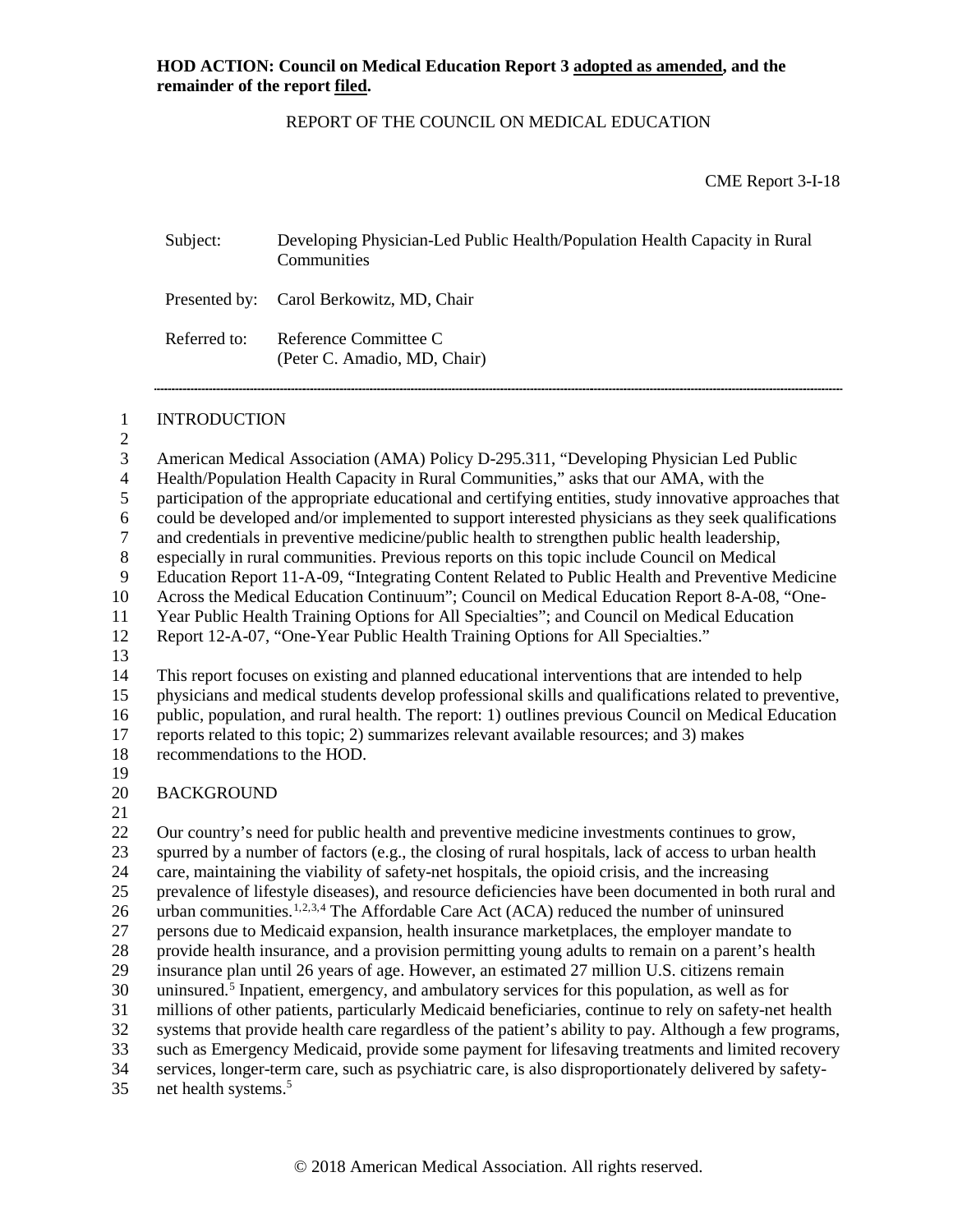1 In 2017, Congress eliminated the individual mandate penalty for not having health insurance<br>2 (effective 2019);<sup>4</sup> this will have the greatest effect on safety net hospitals that are already in p (effective );<sup>4</sup> this will have the greatest effect on safety net hospitals that are already in poor financial condition, especially those in rural and suburban areas. Without the mandate, more people 4 are likely to forgo insurance and, if they later need care, will seek that care from safety-net health systems. Since the total demand for uncompensated care in a health care market does not change, systems. Since the total demand for uncompensated care in a health care market does not change, 6 evidence suggests that there is nearly complete spillover of uncompensated care to neighboring hospitals.<sup>5</sup> hospitals.<sup>5</sup> 8<br>9 It is well documented that investments in preventive medicine and public health are cost effective 10 and save lives.<sup>[6](#page-19-5),[7,](#page-19-6)[8,](#page-19-7)[9](#page-19-8)</sup> Therefore, support for physicians seeking qualifications and credentials in these areas is desirable. 

- The AMA Council on Medical Education (CME) has addressed related topics on several previous occasions.
- 

CME Report 11-A-09, "Integrating Content Related to Public Health and Preventive Medicine

 Across the Medical Education Continuum," identified ways in which medical students are educated in public health and reported on strategies for integrating public health-related content across the

medical education continuum. The report further recommends that our AMA encourage medical

- schools, schools of public health, graduate medical education programs, and key stakeholder
- organizations to develop and implement longitudinal educational experiences in public health for

medical students in the pre-clinical and clinical years and to provide both didactic and practice-

- 23 based experiences in public health for residents in all specialties including public health and<br>24 preventive medicine; and that our AMA encourage the Liaison Committee on Medical Educa
- preventive medicine; and that our AMA encourage the Liaison Committee on Medical Education
- and the Accreditation Council for Graduate Medical Education to examine their standards to assure
- that public health-related content and skills are included and integrated as appropriate in the curriculum.
- 

 CME Reports 8-A-08 and 12-A-07, both titled "One-Year Public Health Training Options for All Specialties," concluded that a strong public health infrastructure is necessary to further advancements that have been made in public health as well as to combat existing and future threats to the nation's health. Further, these reports noted that concern over the nation's ability to produce the number of well-trained public health physicians needed to address these public health needs has

- been growing, and that there is clear need for a cadre of physicians prepared for public health practice.
- 

 CME Report 4-A-10, "Educational Strategies to Promote Physician Practice in Underserved Areas," does not specifically address public or population health. However, it does link the importance of exposure to rural training experiences to eventual rural practice.

- 
- DISCUSSION
- 

 A wide range of organizations, both physician- and non-physician-focused, offers education and resources regarding this important topic.

*American Board of Preventive Medicine* 

- The American Board of Preventive Medicine (ABPM) offers four pathways to achieve board
- certification in Public Health and General Preventive Medicine.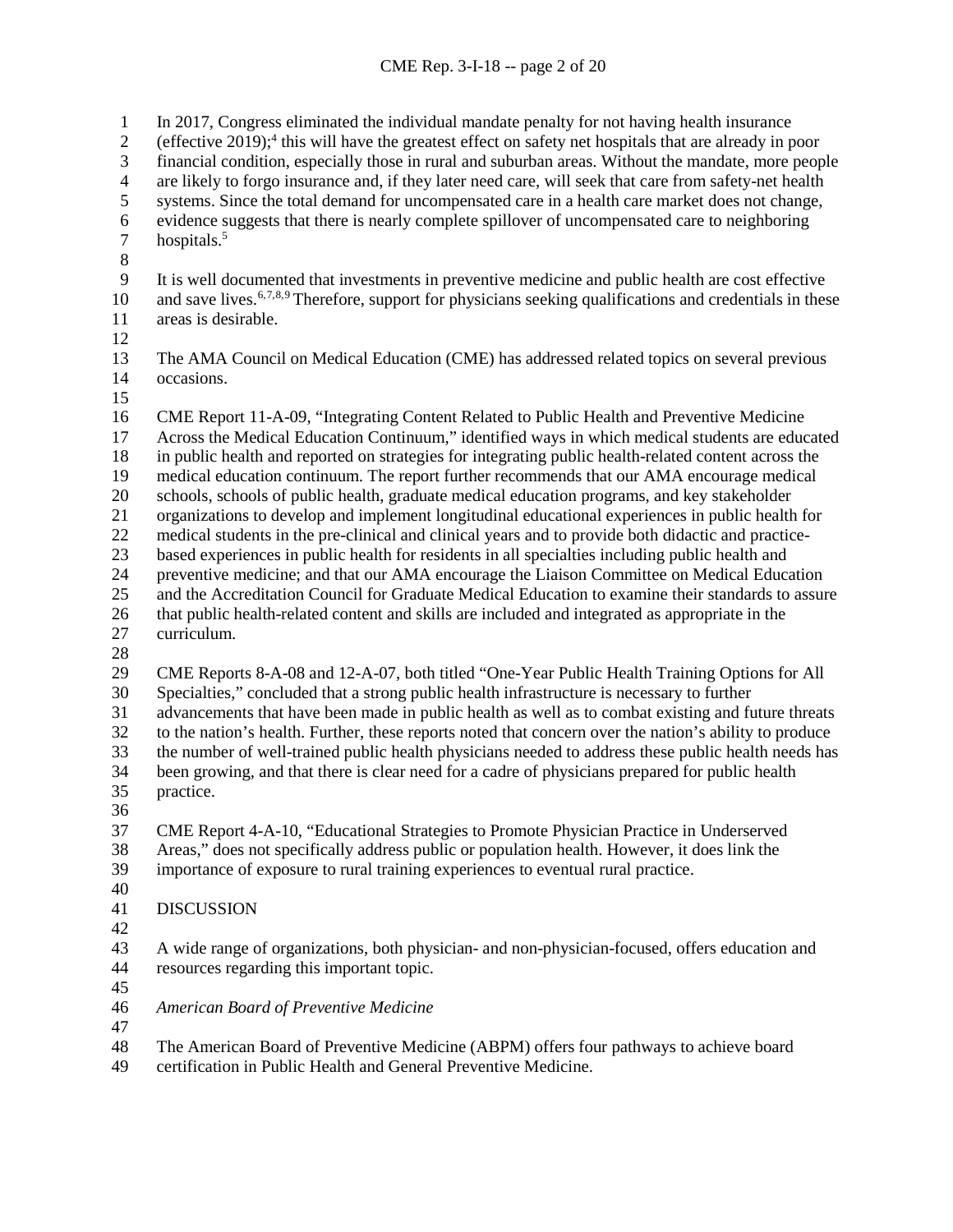| $\mathbf 1$<br>$\overline{\mathbf{c}}$<br>3<br>4<br>5<br>6<br>$\boldsymbol{7}$<br>$8\,$<br>9<br>10<br>11 | Residency Pathway<br>$\bullet$<br>The ABPM Residency Pathway is open to all individuals "who have completed an<br>Accreditation Council for Graduate Medical Education (ACGME)-accredited residency of<br>not less than two years, in the specialty area for which certification is being sought." <sup>10</sup><br>Participation in the pathway requires a supervised year of postgraduate clinical training,<br>including at least 10 months of direct patient care; completion of an ACGME-accredited<br>residency training program accredited in the specialty area for which certification is being<br>pursued; successful completion of an MPH or equivalent graduate degree; and<br>demonstration of current practice if more than 24 months have passed since completion of<br>residency training (unless otherwise engaged in specialty or subspecialty training).                                                                                                                                                     |
|----------------------------------------------------------------------------------------------------------|---------------------------------------------------------------------------------------------------------------------------------------------------------------------------------------------------------------------------------------------------------------------------------------------------------------------------------------------------------------------------------------------------------------------------------------------------------------------------------------------------------------------------------------------------------------------------------------------------------------------------------------------------------------------------------------------------------------------------------------------------------------------------------------------------------------------------------------------------------------------------------------------------------------------------------------------------------------------------------------------------------------------------------|
| 12<br>13<br>14<br>15<br>16<br>17<br>18<br>19                                                             | <b>Complementary Pathway</b><br>٠<br>The ABPM Complementary Pathway, meant to engage mid-career physicians seeking to<br>change their specialty practice, requires two years of supervised postgraduate clinical<br>training in an ACGME-accredited training program; a year of ACGME-accredited<br>residency training in the specialty area in which certification is sought; postgraduate level<br>coursework in epidemiology, biostatistics, health services administration, environmental<br>health sciences, and social and behavioral health sciences; and proof of current practice<br>(unless in training) for two of the last five years.                                                                                                                                                                                                                                                                                                                                                                              |
| 20<br>21<br>22<br>23<br>24<br>25<br>26<br>27<br>28<br>29<br>30                                           | Special Pathway<br>٠<br>The ABPM Special Pathway allows ABPM diplomates with current certification in<br>Aerospace Medicine, Occupational Medicine, or Public Health and General Preventive<br>Medicine to pursue certification in another ABPM primary specialty. (Diplomates with<br>current subspecialty certification in Addiction Medicine, Clinical Informatics, Medical<br>Toxicology, and Undersea and Hyperbaric Medicine are not eligible for this pathway.) In<br>addition to ABPM specialty certification, candidates must also be able to demonstrate they<br>have been practicing (or training) for two of the last five years in the specialty/subspecialty<br>area in which they are seeking additional certification.                                                                                                                                                                                                                                                                                          |
| 31<br>32<br>33<br>34<br>35<br>36<br>37<br>38<br>39<br>40<br>41<br>42<br>43                               | <b>Alternative Pathway</b><br>٠<br>The ABPM Alternative Pathway is only applicable to those individuals who graduated<br>from medical school prior to January 1, 1984, and who do not qualify for certification<br>through one of the three previously described pathways. In addition to the graduation year<br>requirement, candidates must have completed a year of supervised postgraduate training in<br>an ACGME-accredited GME program, including at least 10 months of direct patient care;<br>postgraduate level coursework in epidemiology, health services administration,<br>environmental health sciences, and social and behavioral health sciences; and<br>demonstration of practice for at least two of the last five years. For this category, the<br>required, demonstrated number of years in practice is dependent on ABMS member board<br>certification status; completion of residency training in the specialty area in which<br>certification is sought; and possession of an MPH degree or equivalent. |
| 44<br>45                                                                                                 | American College of Physicians                                                                                                                                                                                                                                                                                                                                                                                                                                                                                                                                                                                                                                                                                                                                                                                                                                                                                                                                                                                                  |
| 46                                                                                                       | The American College of Physicians (ACP) sponsors an ACP Leadership Academy, which                                                                                                                                                                                                                                                                                                                                                                                                                                                                                                                                                                                                                                                                                                                                                                                                                                                                                                                                              |

47 provides leadership training and resources.<sup>[11](#page-19-10)</sup> The Academy offers an 18-month certificate program

<sup>18</sup> in conjunction with the American Association for Physician Leadership, including a combination<br>19 of formal training (through webinar or live coursework), group discussions, and a capstone projec

of formal training (through webinar or live coursework), group discussions, and a capstone project.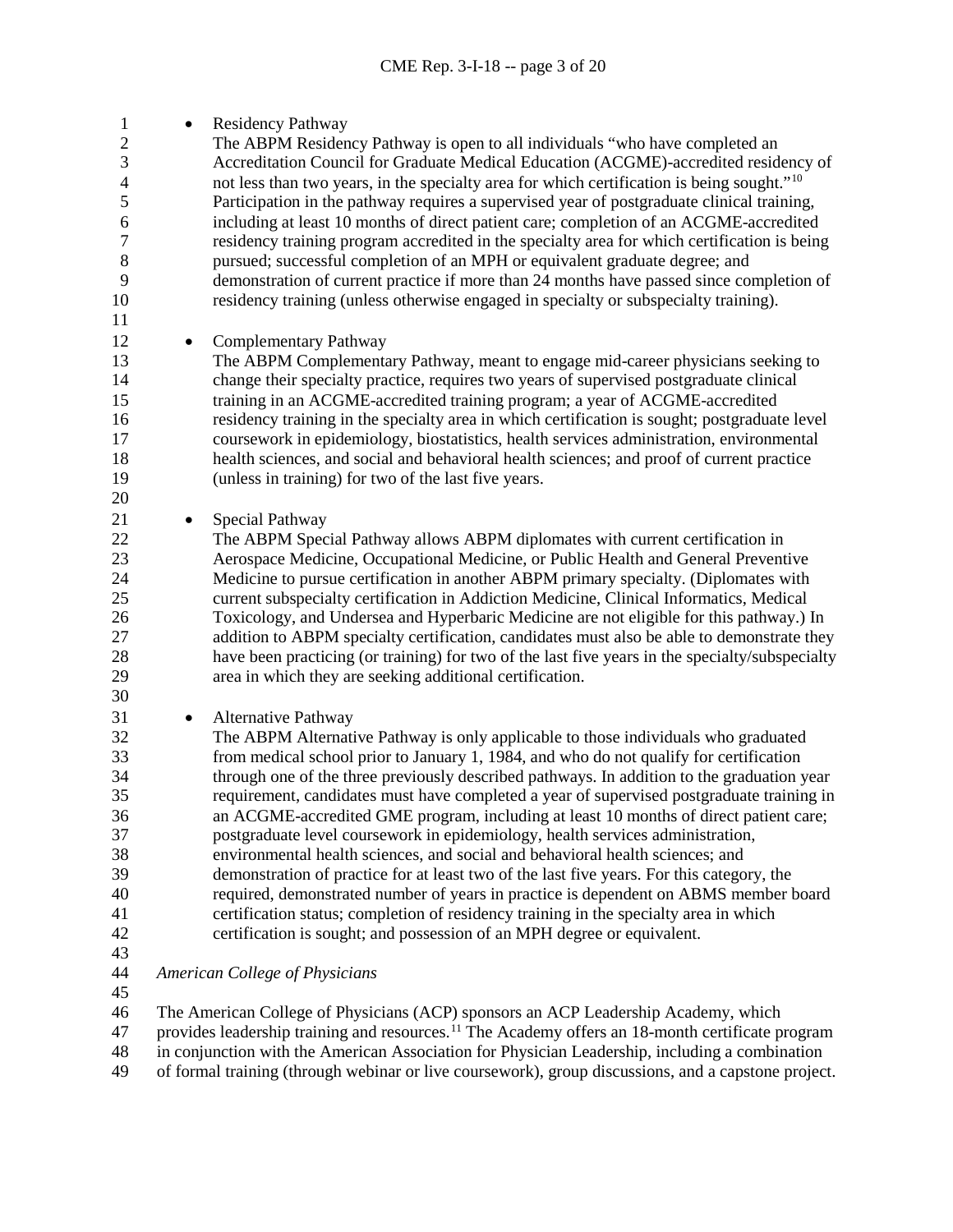| $\mathbf{1}$                                                         | The Leadership Academy also offers free webinars, <sup>12</sup> several of which (population health,                                                                                                                                                                                                                                                                                                   |                                                                                                                                                                                          |  |
|----------------------------------------------------------------------|--------------------------------------------------------------------------------------------------------------------------------------------------------------------------------------------------------------------------------------------------------------------------------------------------------------------------------------------------------------------------------------------------------|------------------------------------------------------------------------------------------------------------------------------------------------------------------------------------------|--|
| $\mathbf{2}$<br>3                                                    | leadership principles for women in medicine) are directly related to this report.                                                                                                                                                                                                                                                                                                                      |                                                                                                                                                                                          |  |
| $\overline{4}$<br>$\mathfrak{S}$<br>6<br>$\boldsymbol{7}$<br>$\,8\,$ | Recently, the ACP released a position paper noting that, "The American College of Physicians<br>recommends that social determinants of health and the underlying individual, community, and<br>systemic issues related to health inequities be integrated into medical education at all levels." <sup>13</sup> The<br>paper also reviews particular health challenges associated with rural locations. |                                                                                                                                                                                          |  |
| $\overline{9}$<br>$10\,$                                             |                                                                                                                                                                                                                                                                                                                                                                                                        | Efforts of the Accelerating Change in Medical Education Consortium                                                                                                                       |  |
| 11                                                                   |                                                                                                                                                                                                                                                                                                                                                                                                        | Many Accelerating Change in Medical Education Consortium members have been working to                                                                                                    |  |
| 12                                                                   |                                                                                                                                                                                                                                                                                                                                                                                                        | address population, public, and rural health education at the UME level. <sup>14</sup>                                                                                                   |  |
| 13                                                                   |                                                                                                                                                                                                                                                                                                                                                                                                        |                                                                                                                                                                                          |  |
| 14                                                                   | $\bullet$                                                                                                                                                                                                                                                                                                                                                                                              | The partnership between A.T. Still University's School of Osteopathic Medicine in                                                                                                        |  |
| 15                                                                   |                                                                                                                                                                                                                                                                                                                                                                                                        | Arizona and the National Association of Community Health Centers embeds second-,                                                                                                         |  |
| 16<br>17                                                             |                                                                                                                                                                                                                                                                                                                                                                                                        | third-, and fourth-year medical students in rural health centers. Additionally, second-year<br>students participate in a year-long course in epidemiology, biostatistics, and preventive |  |
| 18                                                                   |                                                                                                                                                                                                                                                                                                                                                                                                        | medicine, during which they work with community stakeholders and health centers to                                                                                                       |  |
| 19                                                                   |                                                                                                                                                                                                                                                                                                                                                                                                        | identify and address local issues of community concern.                                                                                                                                  |  |
| 20                                                                   | $\bullet$                                                                                                                                                                                                                                                                                                                                                                                              | The Brody School of Medicine at East Carolina University integrates a population health                                                                                                  |  |
| 21                                                                   |                                                                                                                                                                                                                                                                                                                                                                                                        | component into its comprehensive longitudinal core curriculum.                                                                                                                           |  |
| 22                                                                   | $\bullet$                                                                                                                                                                                                                                                                                                                                                                                              | Case Western Reserve University School of Medicine incorporates a patient navigator                                                                                                      |  |
| 23                                                                   |                                                                                                                                                                                                                                                                                                                                                                                                        | model into its curriculum, and medical student navigators learn to use and create registries                                                                                             |  |
| 24                                                                   |                                                                                                                                                                                                                                                                                                                                                                                                        | for population health management in specific population groups.                                                                                                                          |  |
| 25                                                                   | $\bullet$                                                                                                                                                                                                                                                                                                                                                                                              | The curriculum at Dell Medical School at the University of Texas at Austin is built around                                                                                               |  |
| 26                                                                   |                                                                                                                                                                                                                                                                                                                                                                                                        | instruction in leadership, which is incorporated into all four years of education. During the                                                                                            |  |
| 27                                                                   |                                                                                                                                                                                                                                                                                                                                                                                                        | third year, students can choose to focus on specific areas of study, including population                                                                                                |  |
| 28                                                                   |                                                                                                                                                                                                                                                                                                                                                                                                        | health.                                                                                                                                                                                  |  |
| 29                                                                   | $\bullet$                                                                                                                                                                                                                                                                                                                                                                                              | Upon joining the consortium, Florida International University Herbert Wertheim College                                                                                                   |  |
| 30                                                                   |                                                                                                                                                                                                                                                                                                                                                                                                        | of Medicine enhanced its "Green Family Foundation Neighborhood Health Education                                                                                                          |  |
| 31                                                                   |                                                                                                                                                                                                                                                                                                                                                                                                        | Learning Program" (NeighborhoodHELP <sup>TM</sup> ), which provides a longitudinal,                                                                                                      |  |
| 32                                                                   |                                                                                                                                                                                                                                                                                                                                                                                                        | interprofessional community-based experience for medical students and partnerships with                                                                                                  |  |
| 33                                                                   |                                                                                                                                                                                                                                                                                                                                                                                                        | local hospitals.                                                                                                                                                                         |  |
| 34                                                                   | $\bullet$                                                                                                                                                                                                                                                                                                                                                                                              | The blended learning curriculum at the Mayo Clinic School of Medicine focuses on six                                                                                                     |  |
| 35                                                                   |                                                                                                                                                                                                                                                                                                                                                                                                        | content domains, one of which is population-centered care. Students can also pursue an                                                                                                   |  |
| 36                                                                   |                                                                                                                                                                                                                                                                                                                                                                                                        | additional 12 credits to receive a master's degree in health care delivery science, which                                                                                                |  |
| 37                                                                   |                                                                                                                                                                                                                                                                                                                                                                                                        | includes instruction in population and preventive health. Further, Mayo has created                                                                                                      |  |
| 38                                                                   |                                                                                                                                                                                                                                                                                                                                                                                                        | milestones for students related to population health in alignment with ACGME                                                                                                             |  |
| 39                                                                   |                                                                                                                                                                                                                                                                                                                                                                                                        | competencies.                                                                                                                                                                            |  |
| 40                                                                   | ٠                                                                                                                                                                                                                                                                                                                                                                                                      | The New York University School of Medicine's Health Care by the Numbers curriculum                                                                                                       |  |
| 41<br>42                                                             |                                                                                                                                                                                                                                                                                                                                                                                                        | uses very large de-identified datasets to train students to improve the health of populations.                                                                                           |  |
| 43                                                                   | $\bullet$                                                                                                                                                                                                                                                                                                                                                                                              | Ohio University Heritage College of Osteopathic Medicine integrates population health<br>into its continuous, longitudinal curriculum.                                                   |  |
| 44                                                                   | $\bullet$                                                                                                                                                                                                                                                                                                                                                                                              | The University of Connecticut School of Medicine's MDelta curriculum has been                                                                                                            |  |
| 45                                                                   |                                                                                                                                                                                                                                                                                                                                                                                                        | specifically designed so that all students can achieve a certificate in public health, with a                                                                                            |  |
| 46                                                                   |                                                                                                                                                                                                                                                                                                                                                                                                        | specific focus on disparities and the social determinants of health. Additionally, the school                                                                                            |  |
| 47                                                                   |                                                                                                                                                                                                                                                                                                                                                                                                        | has incorporated the Regenstrief EHR Clinical Learning Platform into the MDelta                                                                                                          |  |
| 48                                                                   |                                                                                                                                                                                                                                                                                                                                                                                                        | curriculum. This platform includes large numbers of de-identified patient records, allowing                                                                                              |  |
| 49                                                                   |                                                                                                                                                                                                                                                                                                                                                                                                        | students to research population health issues.                                                                                                                                           |  |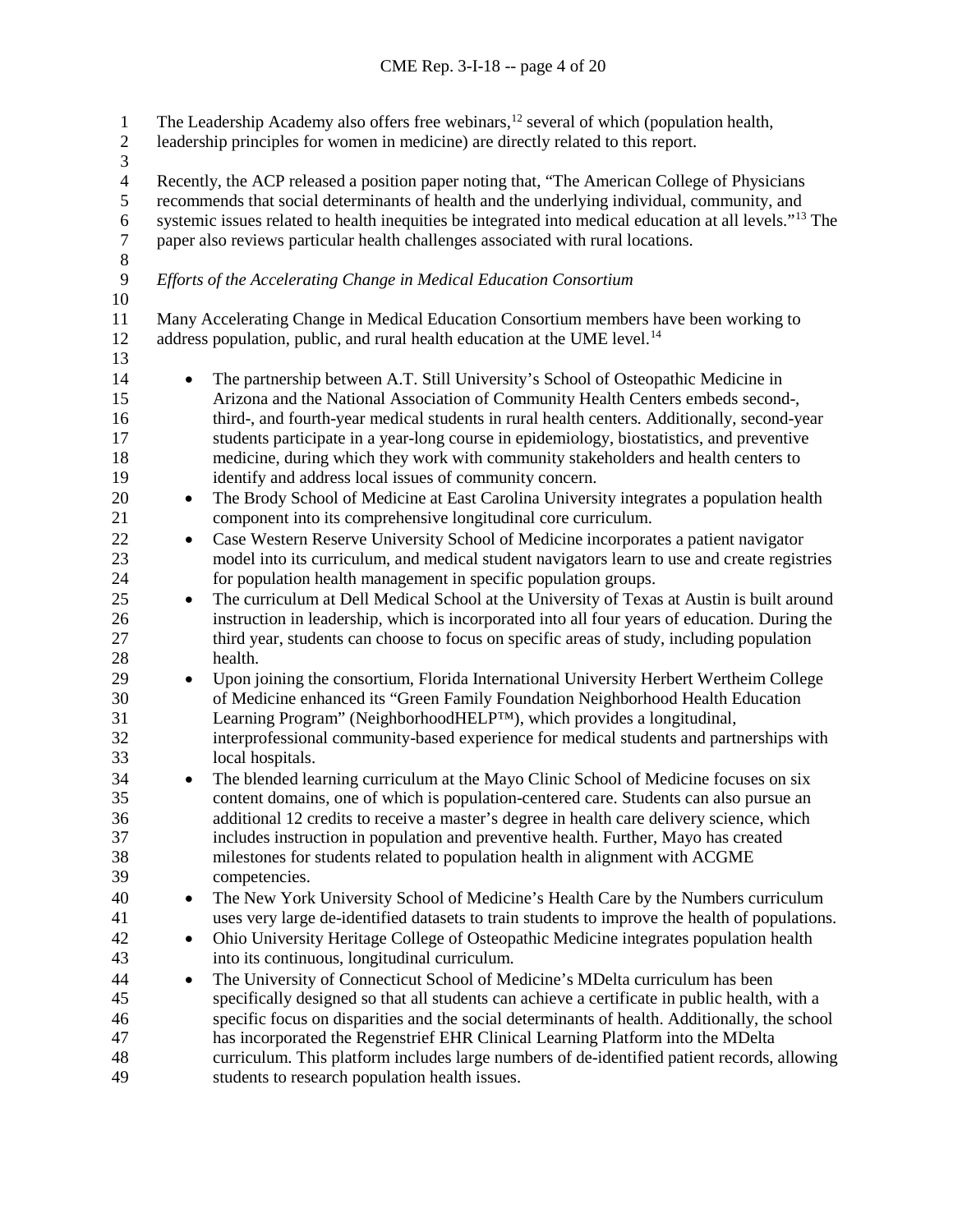| $\mathbf{1}$<br>$\boldsymbol{2}$ | The University of Nebraska Medical Center College of Medicine, through its focus on<br>$\bullet$<br>interprofessional education, has established official partnerships with its colleges of |
|----------------------------------|---------------------------------------------------------------------------------------------------------------------------------------------------------------------------------------------|
| 3                                | nursing, public health, pharmacy, dentistry, and allied health professions.                                                                                                                 |
| $\overline{4}$                   | The University of North Dakota School of Medicine and Health Sciences incorporates<br>$\bullet$                                                                                             |
| 5                                | training in the use of telemedicine to connect remote patients and providers at multiple                                                                                                    |
| 6                                |                                                                                                                                                                                             |
| $\tau$                           | locations to address rural health care needs. Simulation training mimics common cases                                                                                                       |
|                                  | seen in rural settings.                                                                                                                                                                     |
| $\,8\,$                          | Medical students at the University of Texas Rio Grande Valley School of Medicine learn<br>$\bullet$                                                                                         |
| 9                                | onsite in unincorporated <i>colonias</i> along the U.S./Mexico border, allowing incorporation of                                                                                            |
| 10                               | oral histories into the medical record. Students also have the opportunity to shadow                                                                                                        |
| 11<br>12                         | community health workers, or <i>promotoras</i> , as part of a curriculum that simulates the                                                                                                 |
|                                  | process necessary to convince legislators to fund similar interventions.                                                                                                                    |
| 13                               | In Vanderbilt University School of Medicine's longitudinal, four-year Foundations of<br>$\bullet$                                                                                           |
| 14                               | Health Care Delivery course, third- and fourth-year medical students complete self-                                                                                                         |
| 15                               | directed modules in a number of topic areas, including advanced population health and                                                                                                       |
| 16                               | public health.                                                                                                                                                                              |
| 17                               | The Warren Alpert Medical School of Brown University offers nine courses in its Master<br>$\bullet$                                                                                         |
| 18                               | of Science degree in population medicine, covering social determinants of health,                                                                                                           |
| 19                               | disparities, instruction in population medicine research, leadership, and epidemiology.                                                                                                     |
| 20                               | Some of these courses are required for all students, even if not pursuing the master's                                                                                                      |
| 21                               | degree. Students are also required to prepare a thesis on population medicine.                                                                                                              |
| 22                               |                                                                                                                                                                                             |
| 23                               | Combined UME, GME, and Postgraduate Educational Programs and Rural and Public/Population                                                                                                    |
| 24<br>25                         | <b>Health Training Tracks</b>                                                                                                                                                               |
| 26                               | The topic of public/population health recently has been the focus of increased attention and study                                                                                          |
| 27                               | for physician learners, <sup>15, 16</sup> and a number of public health training opportunities are available to                                                                             |
| 28                               | learners beginning at the UME level. According to the Association of American Medical Colleges                                                                                              |
| 29                               | (AAMC), 87 MD-MPH programs are currently offered at institutions spanning 37 states and the                                                                                                 |
| 30                               | District of Colombia. <sup>17</sup> The American Association of Colleges of Osteopathic Medicine (AACOM)                                                                                    |
| 31                               | also maintains a list of dual degree programs. As of June 2018, 17 institutions offered combined                                                                                            |
| 32                               | DO-MPH degrees. <sup>18</sup>                                                                                                                                                               |
| 33                               |                                                                                                                                                                                             |
| 34                               | In addition to MD- or DO-MPH programs, some medical schools offer specific experiences in rural                                                                                             |
| 35                               | training. For example, the Rural Opportunities in Medical Education (ROME) program at the                                                                                                   |
| 36                               | University of North Dakota School of Medicine is available to third-year students and involves a                                                                                            |
| 37                               | multi-month, interdisciplinary assignment to a rural primary care setting. <sup>19</sup> Likewise, the                                                                                      |
| 38                               | Wisconsin Academy for Rural Medicine (WARM) is a training program intended to address rural                                                                                                 |
| 39                               | physician shortages and ultimately improve the health of rural Wisconsin. <sup>20</sup> Of WARM graduates,                                                                                  |
| 40                               | 91 percent practice in Wisconsin, and 52 percent practice primary care medicine. Similar to the                                                                                             |
| 41                               | ROME program, the Rural Physician Associate Program (RPAP) offered by the University of                                                                                                     |
| 42                               | Minnesota Medical School provides third-year medical students a hands-on opportunity to live and                                                                                            |
| 43                               | train in rural communities. <sup>21</sup>                                                                                                                                                   |
| 44                               |                                                                                                                                                                                             |
| 45                               | Due to limited access to health care in some regions of West Virginia, the Rural Health Partners                                                                                            |
| 46                               | Scholarship Program is collaborating with third-year medical students who are interested in                                                                                                 |
| 47                               | matching into a Charleston Area Medical Center (CAMC) Residency Program. <sup>22</sup> Scholarship                                                                                          |
| 48                               | recipients receive mentoring during their fourth year of medical school in preparation for the                                                                                              |
| 49                               | residency program; experience a one-month rural health rotation at one of the participating rural                                                                                           |

sites; complete a required research project; and then receive a \$10,000 scholarship when they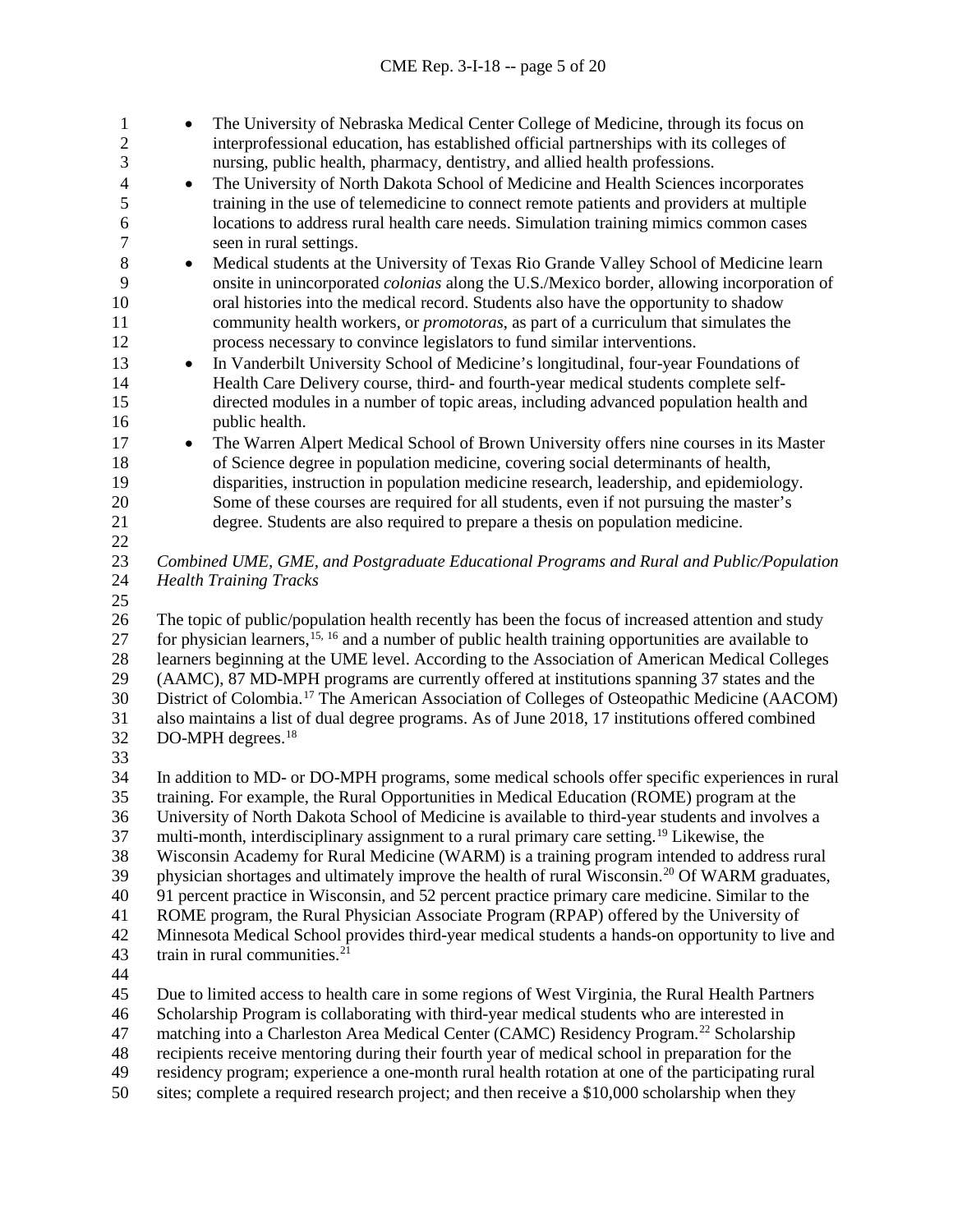1 successfully graduate from medical school and match into one of the participating CAMC<br>2 residency programs. The candidates must be medical students at West Virginia University. residency programs. The candidates must be medical students at West Virginia University, 3 Marshall University, or West Virginia School of Osteopathic Medicine. The educational base and<br>4 residency enable students to develop clinical and leadership experiences uniquely targeted for rura 4 residency enable students to develop clinical and leadership experiences uniquely targeted for rural<br>5 and underserved areas.<sup>20</sup> (The "All-in Policy" for waivers from the National Resident Matching and underserved areas.<sup>20</sup> (The "All-in Policy" for waivers from the National Resident Matching 6 Program is currently under review. Certain CAMC departments such as family medicine may<br>
pursue and be awarded such a match waiver. Applicants will be notified of waiver status as the 7 pursue and be awarded such a match waiver. Applicants will be notified of waiver status as that information becomes available.)<sup>20</sup> information becomes available.) $^{20}$  At the GME level, the ACGME Common Program Requirements include expectations that issues related to public health be included in the educational program for all specialties. Among the ACGME's six competencies, Systems-Based Practice is especially relevant to the integration of public health. This competency states that "Residents must demonstrate an awareness of and responsiveness to the larger context and system of health care, including the social determinants of health, as well as the ability to call effectively on other resources to provide optimal health care." This includes "advocating for quality patient care and optimal patient care systems…incorporating considerations of value, cost awareness, delivery and payment, and risk-benefit analysis in patient and/or population-based care as appropriate," and "understanding health care finances and its impact on individual patients' health decisions."[23](#page-20-3) Several individual specialties also incorporate training in public health-related matters. Accreditation requirements for pediatrics, for example, require structured activities designed to 23 prepare pediatric residents to be effective advocates for the health of children in the community.<br>24 Additionally, many family medicine residencies teach community-oriented primary care, which Additionally, many family medicine residencies teach community-oriented primary care, which integrates public health principles into primary care practice. Combined residency programs also are available for trainees interested in pursuing experience in 28 public/population health. Of the 73 currently accredited residency training programs in preventive 29 medicine, three are combined family medicine/preventive medicine programs, and six are 30 combined internal medicine/preventive medicine programs.<sup>[25](#page-20-5)</sup> Furthermore, of the 11,300 ACGME-31 accredited programs in all specialties, indicated that they offer a separate rural track.<sup>[26](#page-20-6)</sup> For example, Texas Tech University has established a rural health residency training program in family medicine at four sites (Andrews, Fort Stockton, Sweetwater, and Alpine). The program began as a 1115 waiver project/grant of \$3 million and has been successful enough that each of the hospitals involved is now contributing funding to support the program. The program requires residents to complete a one-year core program and then two years of training at a rural site in West Texas. The goal is to place physicians in the region who will stay and provide care to the residents of these locations. Texas currently has the largest number of at-risk hospitals of any state in the 40 nation  $(75)$ .<sup>[27](#page-20-7)</sup> For medical school graduates, public/population health training opportunities exist beyond 43 combined residency training programs. The AAMC curates a list of public health pathways.<sup>[28](#page-20-8)</sup> Currently, the website identifies 57 public health fellowship, faculty development, and continuing education opportunities. At the postgraduate level, the Centers for Disease Control and Prevention (CDC), through its Epidemic Intelligence Service (EIS) Program, offers two-year, postgraduate programs that train physicians (and others) in infectious disease investigation, thereby preparing them to respond to

- public health threats both domestically and internationally. In 2017, 71 EIS officers were trained
- 51 through this program, 65 of whom were U.S. citizens or permanent residents.<sup>[29](#page-20-9)</sup>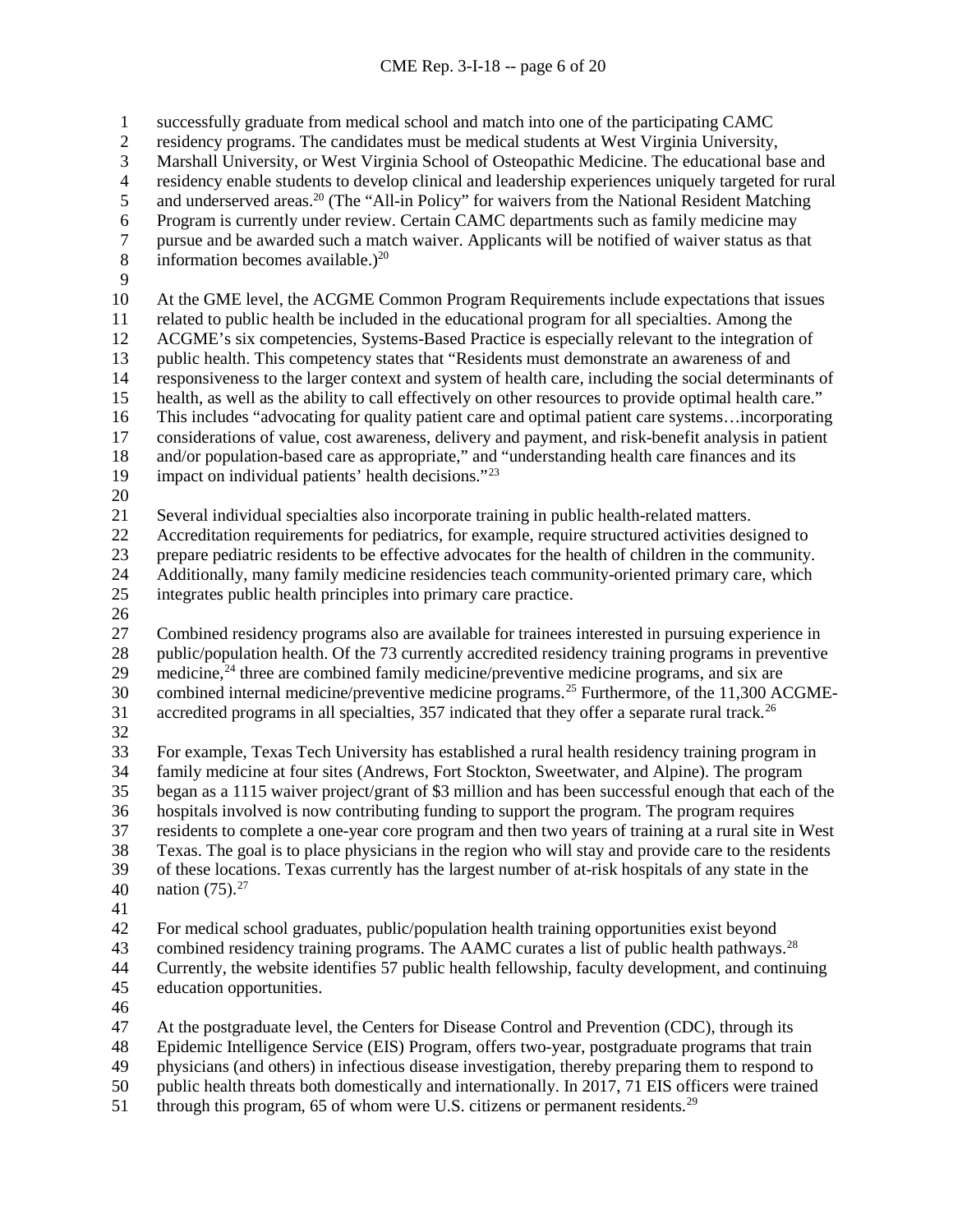*National Public Health Organizations* Multiple national public/population health organizations currently offer strategies and solutions to individuals and entities seeking to improve their public health knowledge and gain new skills. **•** The American Association of Public Health Physicians (AAPHP), founded to provide a voice to physician directors of state and local health departments at the national level. voice to physician directors of state and local health departments at the national level, offers publicly available educational resources, ranging from ethics in public health, food safety, fracking, and gun violence/racism prevention.[30](#page-20-10) • In addition to a collection of reports, educational webinars, and policy statements on a broad range of public health topics, the American Public Health Association offers a substantial number of internships (not limited to physicians-in-training or physicians) in topics ranging from environmental health, government relations, injury and violence prevention, and public health policy, as well as a Public Health Fellowship in Government. This fellowship places future public health leaders into positions as staff members for 17 elected officials in Congress.<sup>[31](#page-20-11)</sup> • The National Association of County and City Health Officials (NACCHO) offers a publicly available "toolbox" focusing on public health tools created by and for members of the public health community. Tools range from emergency preparedness and vector control 22 to public engagement and injury and violence prevention. NACCHO also offers a library of best practices related to chronic disease management intended to help local health 24 departments stay current in both knowledge and interventions.<sup>[32](#page-20-12)</sup> Furthermore, NACCHO 25 University is an online learning hub where public health professionals can access training<br>26 and develop competencies.<sup>33</sup> Finally, NACCHO Consulting works with local public health and develop competencies.<sup>[33](#page-20-13)</sup> Finally, NACCHO Consulting works with local public health departments on research and evaluation projects, performance improvement, workforce 28 development, and public health topics.<sup>[34](#page-20-14)</sup> • The CDC has compiled a resource list "for health professional students, educators, and health professionals to learn more about issues affecting individuals at a population level, to become more familiar with other population health issues, to integrate public health into existing curricula, and for increased collaboration with public health."<sup>[35](#page-20-15)</sup> This list comprises collaborative efforts, competencies, curricula, training opportunities, and peer-reviewed publications, among other resources. • The Public Health Leadership Forum, funded by the Robert Wood Johnson Foundation, seeks to engage public health leaders and stakeholders in efforts that promote transformation in the field of public health.<sup>[36](#page-20-16)</sup> The Forum has worked on a number of 40 impactful projects, including the development of a set of foundational public health<br>41 services for public health departments and the visioning of the future of high-function services for public health departments and the visioning of the future of high-functioning public health departments. • The Association of State and Territorial Health Officials (ASTHO) has developed a list of educational tools and resources that support cooperation between public health and primary  $\alpha$  care organizations.<sup>[37](#page-20-17)</sup> ASTHO also provides resources to state and territorial health officials regarding proven and cost-effective population health improvement approaches.[38](#page-20-18) • The National Network of Public Health Institutes serves as the national coordinating center for ten regional public health training centers and 40 additional local sites to "offer high-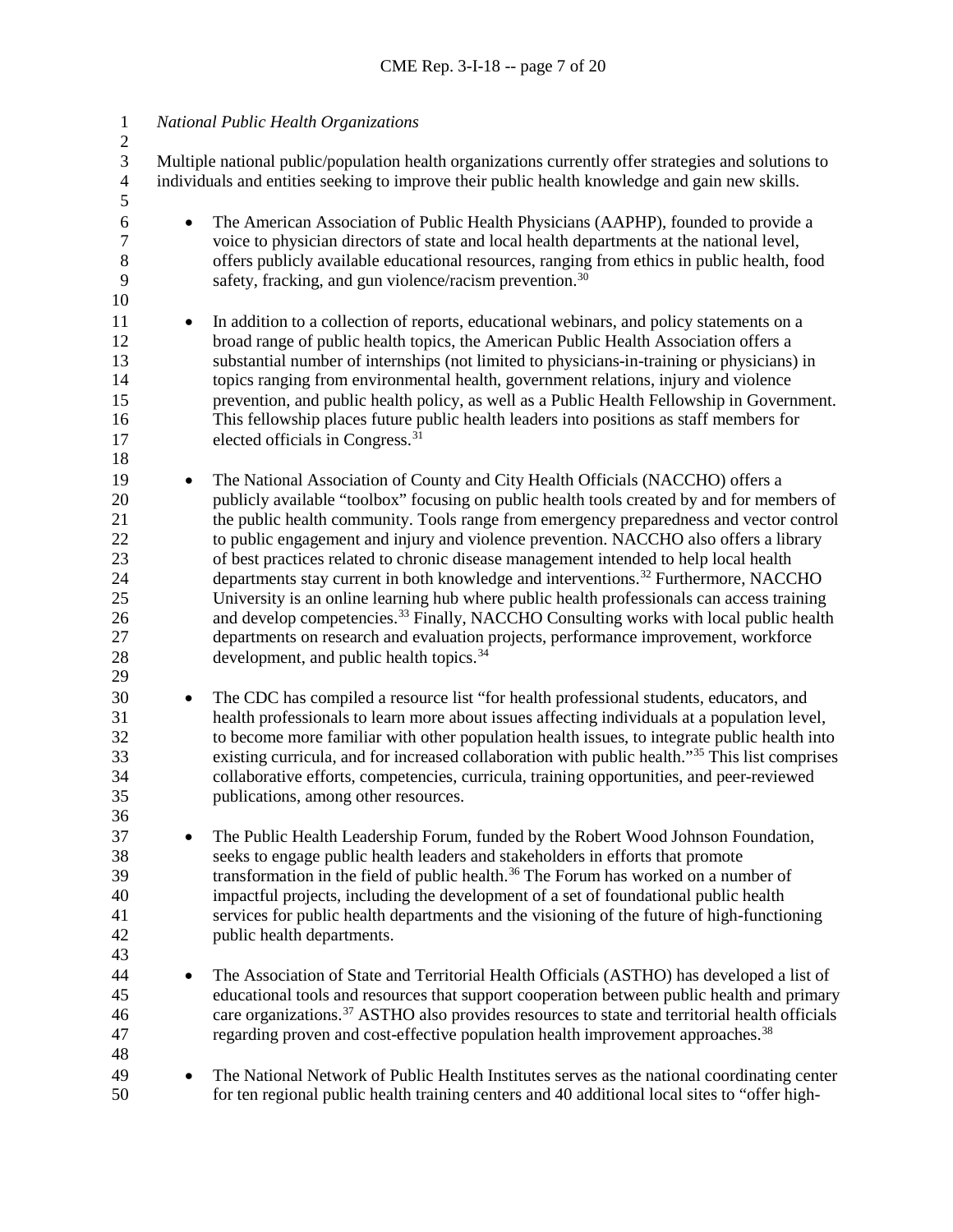quality training, tools, and resources for thousands of professionals engaged in the critical<br>2 work of advancing public health practice and improving population health,"<sup>39</sup> and serves a work of advancing public health practice and improving population health," and serves as 3 facilitator of the Public Health Learning Network. These training centers and affiliate sites<br>4 focus on building skills in change management, communication, diversity/inclusion, 4 focus on building skills in change management, communication, diversity/inclusion, information/analytics, leadership, policy engagement, problem solving, resource information/analytics, leadership, policy engagement, problem solving, resource management, and systems thinking on a wide range of topics in communities across the United States. 9 • In conjunction with other organizations, the Council of State and Territorial 10 Epidemiologists currently sponsors four fellowships in applied epidemiology Epidemiologists currently sponsors four fellowships in applied epidemiology, public health 11 informatics, health systems integration, and informatics (training in place).<sup>[40](#page-20-20)</sup> Fellowship recipients commit to two years of on-the job training onsite at a state or local health agency, in step with recommendations from the National Academy of Medicine (NAM) that "State and large local health departments, in conjunction with medical schools and schools of public health, expand postresidency fellowships in public health that emphasize 16 transition into governmental public health practice."<sup>[41](#page-20-21)</sup> • Also supportive of this NAM recommendation are fellowships sponsored by the Association of Schools and Programs of Public Health (ASPPH). ASPPH notes that more than 2,200 "ASPPH Fellows and Interns have been placed at state/local health departments and federal agency offices across the U.S., and in 26 countries worldwide where U.S. agencies are assisting Ministries of Health."[42](#page-20-22) *Additional AMA Resources*  26 The AMA's STEPS Forward<sup>TM</sup> library includes a module on Project ECHO<sup>TM</sup>, which is 27 specifically designed to help coordinate care across rural areas in need of certain specialty care.<sup>[43](#page-20-0)</sup> 28 Additionally, the AMA published a STEPS Forward<sup>TM</sup> module on social determinants of health in 29 September 2018.<sup>[44](#page-20-23)</sup> Further, the AMA's groundbreaking work in the discipline of health systems science (HSS) has highlighted the importance of teaching physician learners how to advocate for their patients and communities and understand the socioecological determinants of health, health care policy, and health care economics. The AMA's HSS textbook<sup>[45](#page-20-2)</sup> is the first text that focuses on providing a fundamental understanding of how health care is delivered, how health care professionals work together to deliver that care, and how the health system can improve patient care and health care delivery. Along with the basic and clinical sciences, HSS is rapidly becoming a crucial "third pillar" of medical science, requiring a practical, standardized curriculum with an emphasis on understanding the role of human factors, systems engineering, leadership, and patient improvement strategies that will help transform the future of health care and ensure greater patient safety. As of the writing of this report, the AMA's HSS textbook is in use by 32 medical schools across the country, and a second edition is scheduled to be released at the end of 2019. PROMOTING PUBLIC HEALTH LEADERSHIP A review of the medical education literature finds recommendations for strategies to improve the development of public health leadership capacity across the medical education continuum. Such 48 strategies include instituting specific public health leadership curricula;<sup>[46](#page-20-24)</sup> looking at how public

49 health leadership is currently defined;<sup>47</sup> focusing on the specific skills and talents public health

50 leaders require; $^{48}$  and considering the risks and benefits of engaging non-clinician celebrity

51 diplomacy.<sup>[49](#page-20-4)</sup>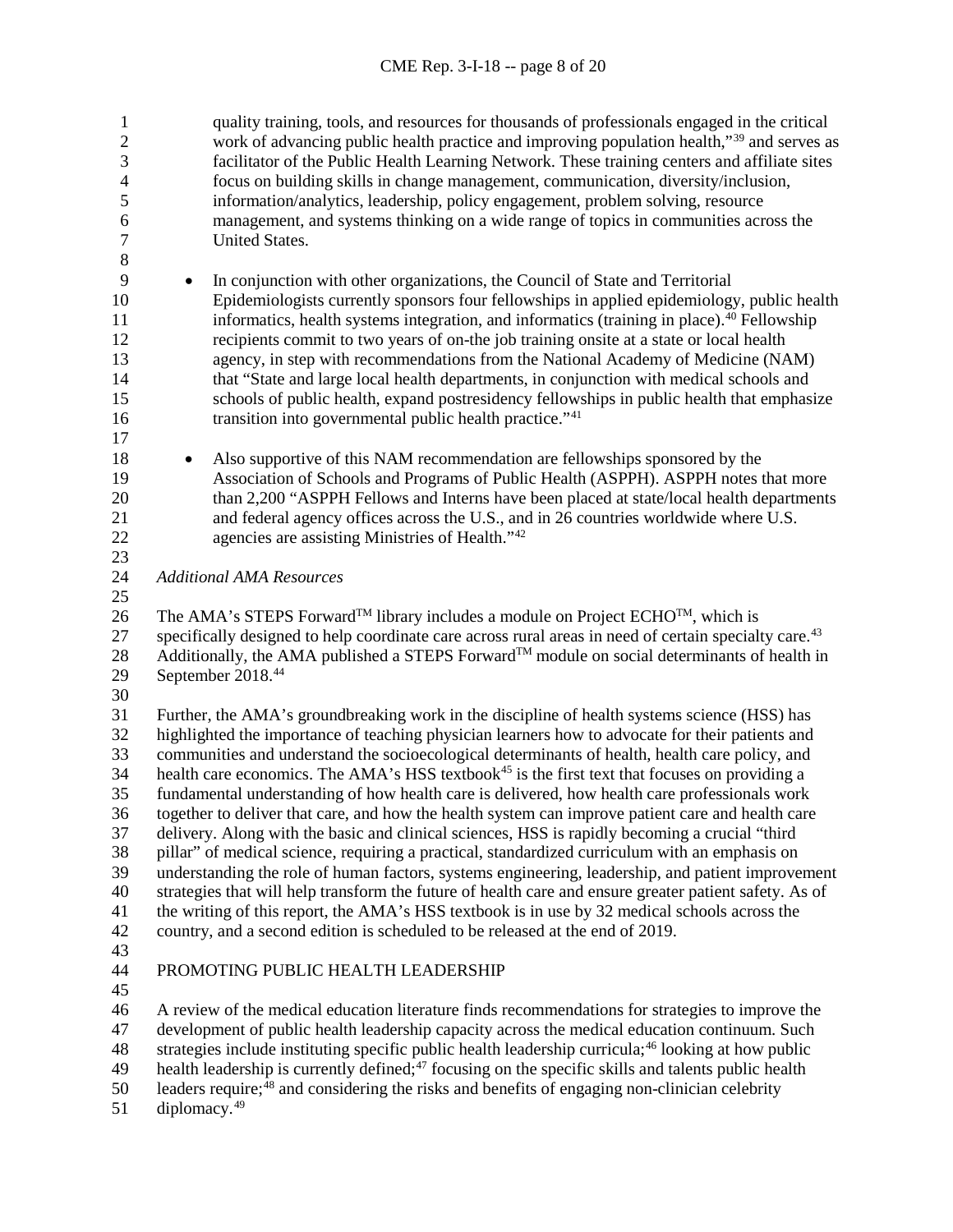1 Additional studies focus more specifically on the limits of public health leadership programs.<br>2 Grimm et al. note that the number of public health leadership programs has declined since 201

Grimm et al. note that the number of public health leadership programs has declined since 2012

3 and consequently proposed a framework for greater uniformity in leadership development and evaluation.<sup>50</sup> Others note that evaluation of public health leadership interventions is often lacki

evaluation.<sup>[50](#page-20-26)</sup> Others note that evaluation of public health leadership interventions is often lacking.<sup>[51](#page-20-7)</sup>

*Leadership Roles for Women*

 $\frac{7}{8}$ 8 Although their numbers in leadership roles are increasing, women remain underrepresented in the<br>9 top echelons of health care leadership, and gender differences exist in the types of leadership roles top echelons of health care leadership, and gender differences exist in the types of leadership roles 10 women do attain.<sup>[52](#page-20-8)</sup> The Department of Health and Human Services Office on Women's Health, through its National Center of Excellence initiative, has encouraged the institutions participating in the initiative to address the multiple complex issues that are impeding the advancement of women in education, research, and clinical practice and are preventing the realization of women 14 physicians' full potential for leadership.

 Considering the many ways that sex and gender influence disease presentation and patient management, there have been various studies and initiatives to improve the integration of these topics into medical education. A growing network of medical and academic institutions, professional organizations, government agencies, and individuals who share a vision of women's health and sex- and gender-specific medicine are developing materials for medical education and clinical practice. The Laura W. Bush Institute for Women's Health and the Texas Tech University Medical Center Women's Health Committee have developed a website that provides resources on 23 sex- and gender-specific health and continuing medical education programs. The Sex and Gender<br>24 Women's Health Collaborative maintains a digital resource library of sex- and gender-specific Women's Health Collaborative maintains a digital resource library of sex- and gender-specific materials. The Office of Research on Women's Health website offers a series of courses for researchers, clinicians, and students to provide a foundation for sex and gender accountability in medical research and treatment. Articles that present a case for the inclusion of sex- and gender- focused content into medical education curricula are summarized in a [bibliography](https://www.ama-assn.org/sites/default/files/media-browser/public/about-ama/councils/Council%20Reports/council-on-medical-education/sex-gender-based-medicine-bibliography.pdf) that was recently developed for the AMA Council on Medical Education website. 

 Programs are also available to educate women on the practices needed to enhance their leadership skills and effectiveness. One example is the Emerging Women Executives in Health Care Program, 33 offered through the Harvard T.H. Chan School of Public Health.<sup>[54](#page-20-28)</sup>

RELEVANT AMA POLICY

The AMA has extensive policy related to this topic; these policies are listed in the Appendix.

38<br>39

SUMMARY AND RECOMMENDATIONS

 Leadership in public and population health remains an important topic deserving of continued interest within the community of medicine. In addition to the ongoing focus on available training opportunities related to public/population health leadership for physicians and medical students, attention should be directed to the future composition of the country's public health leaders. A recent study found that 73 percent of deans of schools of public health were male, and 70 percent received their terminal degree more than 35 years ago; 64 percent of state health directors received their terminal degree more than 25 years ago; and 26 percent of state health directors hold no 48 terminal degree.<sup> $14$ </sup> There is no evidence to suggest that these individuals are anything other than effective, dedicated leaders who are passionate about promoting public/population health in their communities and throughout the country. However, these statistics should perhaps spark a discussion within the medical community regarding how individuals are currently encouraged and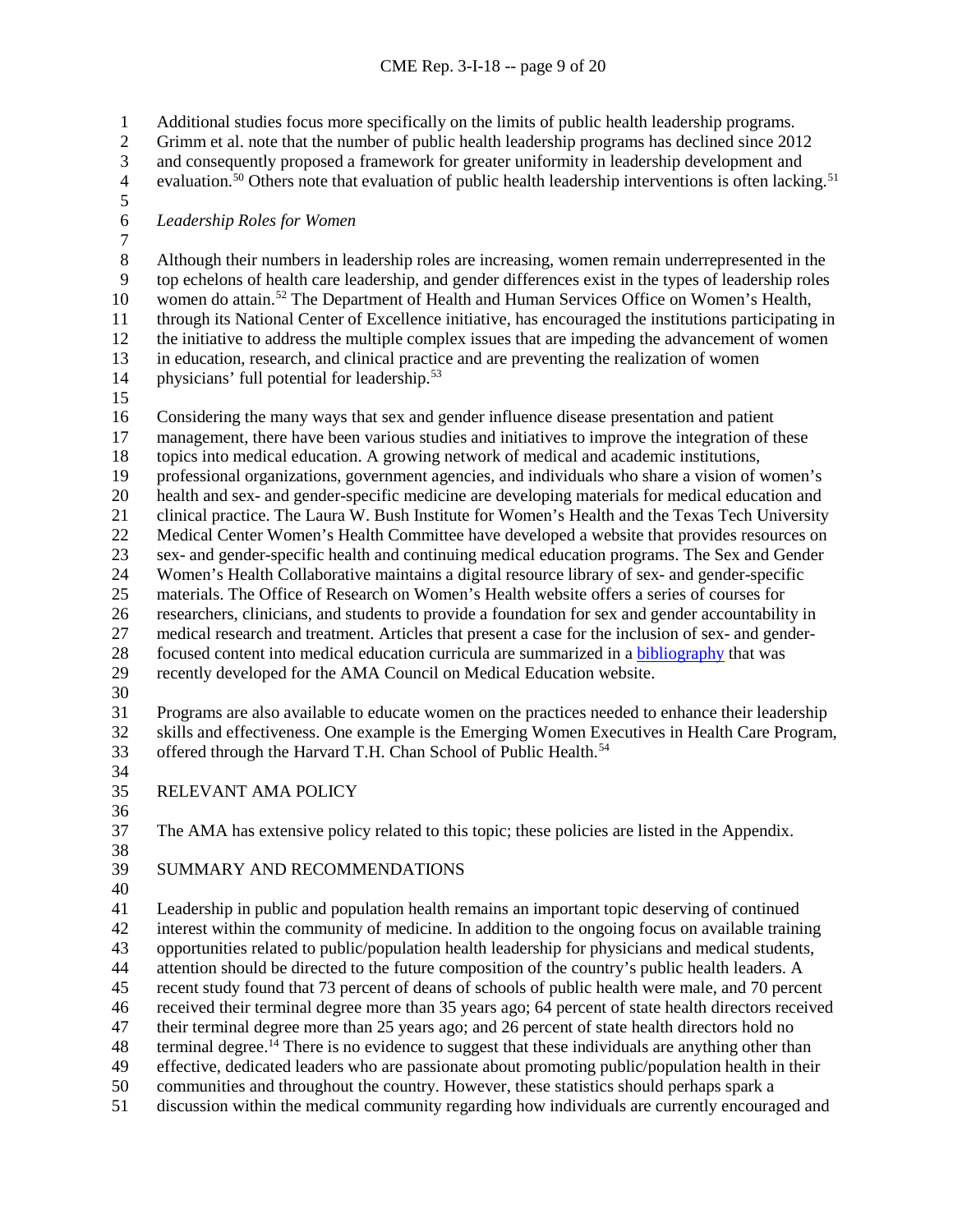| $\mathbf{1}$<br>$\mathbf{2}$<br>3 | incentivized to enter public health leadership positions, and how to ensure that current<br>public/population health leaders are actively engaging in relevant lifelong learning. |                                                                                              |  |  |
|-----------------------------------|-----------------------------------------------------------------------------------------------------------------------------------------------------------------------------------|----------------------------------------------------------------------------------------------|--|--|
| $\overline{4}$                    |                                                                                                                                                                                   | The Council on Medical Education therefore recommends that the following recommendations be  |  |  |
| $\mathfrak s$                     | adopted and the remainder of the report be filed:                                                                                                                                 |                                                                                              |  |  |
| 6                                 |                                                                                                                                                                                   |                                                                                              |  |  |
| $\overline{7}$                    | 1.                                                                                                                                                                                | That Policy D-295.311, "Developing Physician Led Public Health / Population Health           |  |  |
| 8                                 |                                                                                                                                                                                   | Capacity in Rural Communities," be rescinded, as having been fulfilled by this report.       |  |  |
| 9                                 |                                                                                                                                                                                   | (Rescind HOD Policy)                                                                         |  |  |
| 10                                |                                                                                                                                                                                   |                                                                                              |  |  |
| 11                                | 2.                                                                                                                                                                                | That our American Medical Association (AMA) reaffirm the following policies:                 |  |  |
| 12                                |                                                                                                                                                                                   | D-295.327, "Integrating Content Related to Public Health and Preventive Medicine Across      |  |  |
| 13                                |                                                                                                                                                                                   | the Medical Education Continuum"                                                             |  |  |
| 14                                |                                                                                                                                                                                   | D-305.964, "Support for the Epidemic Intelligence Service (EIS) Program and Preventive       |  |  |
| 15                                |                                                                                                                                                                                   | Medicine Residency Expansion"                                                                |  |  |
| 16                                |                                                                                                                                                                                   | D-305.974, "Funding for Preventive Medicine Residencies"                                     |  |  |
| 17                                |                                                                                                                                                                                   | H-425.982, "Training in the Principles of Population-Based Medicine"                         |  |  |
| 18                                |                                                                                                                                                                                   | D-440.951, "One-Year Public Health Training Options for all Specialties"                     |  |  |
| 19                                |                                                                                                                                                                                   | H-440.954, "Revitalization of Local Public Health Units for the Nation"                      |  |  |
| 20                                |                                                                                                                                                                                   | H-440.888, "Public Health Leadership"                                                        |  |  |
| 21                                |                                                                                                                                                                                   | H-440.969, "Meeting Public Health Care Needs Through Health Professions Education"           |  |  |
| 22                                |                                                                                                                                                                                   | (Reaffirm HOD Policy)                                                                        |  |  |
| 23                                |                                                                                                                                                                                   |                                                                                              |  |  |
| 24                                | 3.                                                                                                                                                                                | That our AMA encourage the Association of American Medical Colleges (AAMC),                  |  |  |
| 25                                |                                                                                                                                                                                   | American Association of Colleges of Osteopathic Medicine (AACOM), and Accreditation          |  |  |
| 26                                |                                                                                                                                                                                   | Council for Graduate Medical Education (ACGME) to highlight public/population health         |  |  |
| 27                                |                                                                                                                                                                                   | leadership learning opportunities to all learners, but especially encourage dissemination to |  |  |
| 28                                |                                                                                                                                                                                   | women physician groups and other groups typically underrepresented in medicine.              |  |  |
| 29                                |                                                                                                                                                                                   | (Directive to Take Action)                                                                   |  |  |
| 30                                |                                                                                                                                                                                   |                                                                                              |  |  |
| 31                                | 4.                                                                                                                                                                                | That our AMA encourage public health leadership programs to evaluate the effectiveness       |  |  |
| 32                                |                                                                                                                                                                                   | of various leadership interventions. (Directive to Take Action)                              |  |  |

Fiscal Note: \$1,000.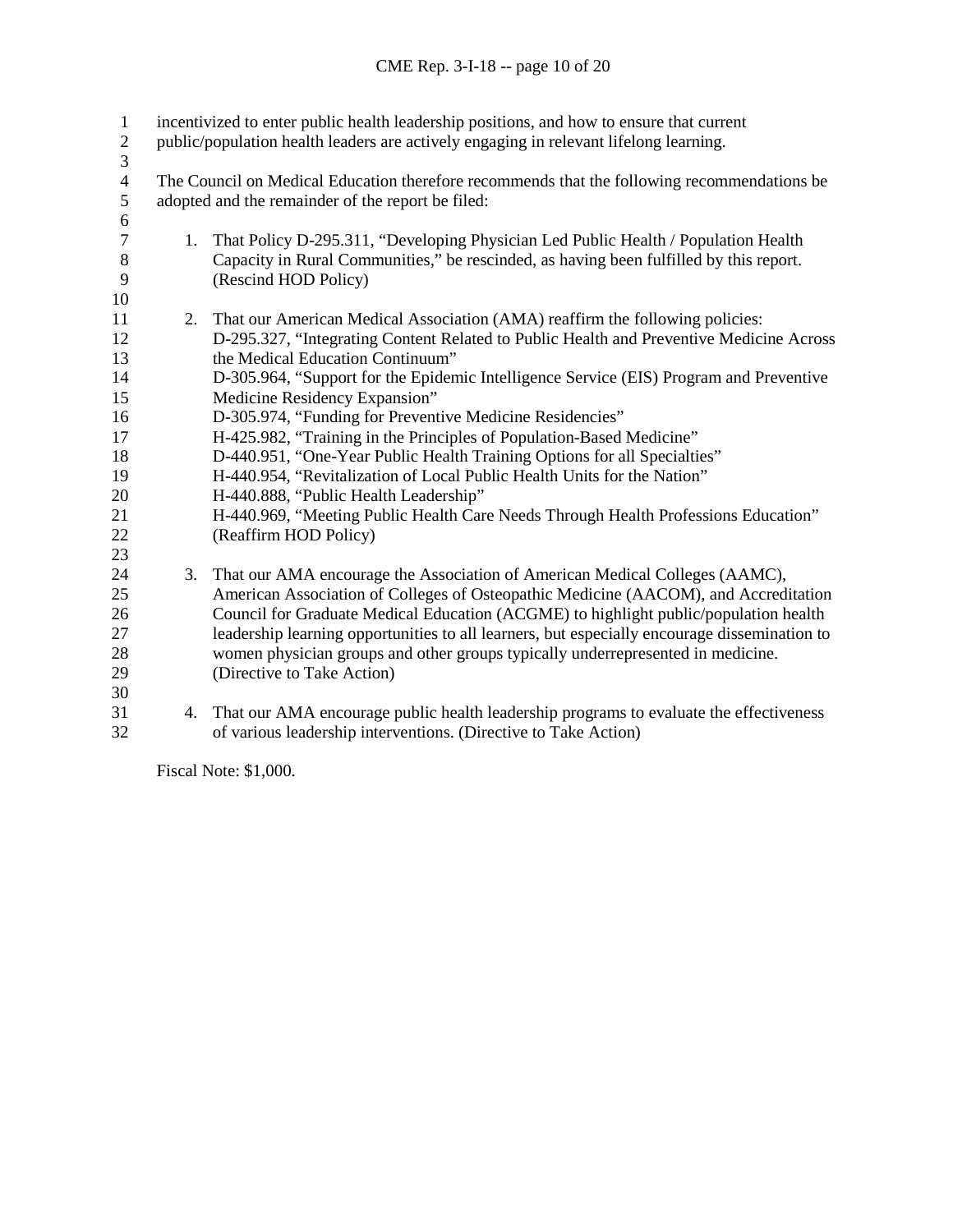### APPENDIX: RELEVANT AMA POLICY

#### *8.11, "Health Promotion and Preventive Care"*

Medicine and public health share an ethical foundation stemming from the essential and direct role that health plays in human flourishing. While a physician's role tends to focus on diagnosing and treating illness once it occurs, physicians also have a professional commitment to prevent disease and promote health and well-being for their patients and the community.

The clinical encounter provides an opportunity for the physician to engage the patient in the process of health promotion. Effective elements of this process may include educating and motivating patients regarding healthy lifestyle, helping patients by assessing their needs, preferences, and readiness for change and recommending appropriate preventive care measures. Implementing effective health promotion practices is consistent with physicians' duties to patients and also with their responsibilities as stewards of health care resources.

While primary care physicians are typically the patient's main source for health promotion and disease prevention, specialists can play an important role, particularly when the specialist has a close or long-standing relationship with the patient or when recommended action is particularly relevant for the condition that the specialist is treating. Additionally, while all physicians must balance a commitment to individual patients with the health of the public, physicians who work solely or primarily in a public health capacity should uphold accepted standards of medical professionalism by implementing policies that appropriately balance individual liberties with the social goals of public health policies.

Health promotion should be a collaborative, patient-centered process that promotes trust and recognizes patients' self-directed roles and responsibilities in maintaining health. In keeping with their professional commitment to the health of patients and the public, physicians should: (a) Keep current with preventive care guidelines that apply to their patients and ensure that the interventions they recommend are well supported by the best available evidence. (b) Educate patients about relevant modifiable risk factors.

(c) Recommend and encourage patients to have appropriate vaccinations and screenings.

(d) Encourage an open dialogue regarding circumstances that may make it difficult to manage chronic conditions or maintain a healthy lifestyle, such as transportation, work and home environments, and social support systems.

(e) Collaborate with the patient to develop recommendations that are most likely to be effective.

(f) When appropriate, delegate health promotion activities to other professionals or other resources available in the community who can help counsel and educate patients.

(g) Consider the health of the community when treating their own patients and identify and notify public health authorities if and when they notice patterns in patient health that may indicate a health risk for others.

(h) Recognize that modeling health behaviors can help patients make changes in their own lives.

Collectively, physicians should:

(i) Promote training in health promotion and disease prevention during medical school, residency and in continuing medical education.

(j) Advocate for healthier schools, workplaces and communities.

(k) Create or promote healthier work and training environments for physicians.

(l) Advocate for community resources designed to promote health and provide access to preventive services.

(m) Support research to improve the evidence for disease prevention and health promotion.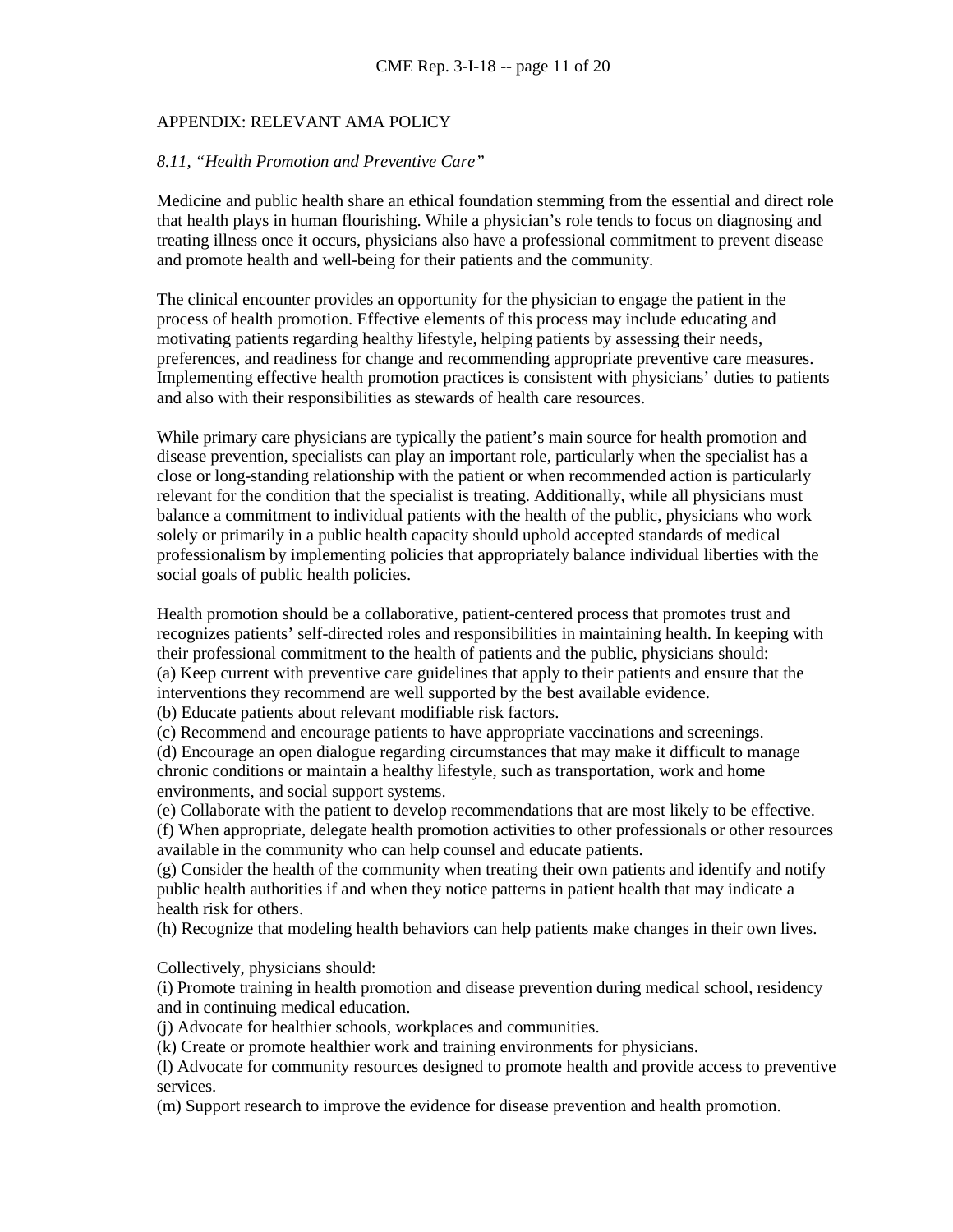### *H-225.949, "Medical Staff and Hospital Engagement of Community Physicians"*

2. Our AMA encourages medical staffs and hospitals to engage community physicians, as appropriate, in medical staff and hospital activities, which may include but need not be limited to: (a) medical staff duties and leadership; (b) hospital governance; (c) population health management initiatives; (d) transitions of care initiatives; and (e) educational and other professional and collegial events.

## *D-295.327, "Integrating Content Related to Public Health and Preventive Medicine Across the Medical Education Continuum"*

1. Our AMA encourages medical schools, schools of public health, graduate medical education programs, and key stakeholder organizations to develop and implement longitudinal educational experiences in public health for medical students in the pre-clinical and clinical years and to provide both didactic and practice-based experiences in public health for residents in all specialties including public health and preventive medicine.

2. Our AMA encourages the Liaison Committee on Medical Education and the Accreditation Council for Graduate Medical Education to examine their standards to assure that public healthrelated content and skills are included and integrated as appropriate in the curriculum.

3. Our AMA actively encourages the development of innovative models to integrate public health content across undergraduate, graduate, and continuing medical education.

4. Our AMA, through the Initiative to Transform Medical Education (ITME), will work to share effective models of integrated public health content.

5. Our AMA supports legislative efforts to fund preventive medicine and public health training programs for graduate medical residents.

6. Our AMA will urge the Centers for Medicare and Medicaid Services to include resident education in public health graduate medical education funding in the Medicare Program and encourage other public and private funding for graduate medical education in prevention and public health for all specialties

### *H-295.868, "Education in Disaster Medicine and Public Health Preparedness During Medical School and Residency Training"*

1. Our AMA recommends that formal education and training in disaster medicine and public health preparedness be incorporated into the curriculum at all medical schools and residency programs. 2. Our AMA encourages medical schools and residency programs to utilize multiple methods, including simulation, disaster drills, interprofessional team-based learning, and other interactive formats for teaching disaster medicine and public health preparedness.

3. Our AMA encourages public and private funders to support the development and implementation of education and training opportunities in disaster medicine and public health preparedness for medical students and resident physicians.

4. Our AMA supports the National Disaster Life Support (NDLS) Program Office's work to revise and enhance the NDLS courses and supporting course materials, in both didactic and electronic formats, for use in medical schools and residency programs.

5. Our AMA encourages involvement of the National Disaster Life Support Education Consortium's adoption of training and education standards and guidelines established by the newly created Federal Education and Training Interagency Group (FETIG).

6. Our AMA will continue to work with other specialties and stakeholders to coordinate and encourage provision of disaster preparedness education and training in medical schools and in graduate and continuing medical education.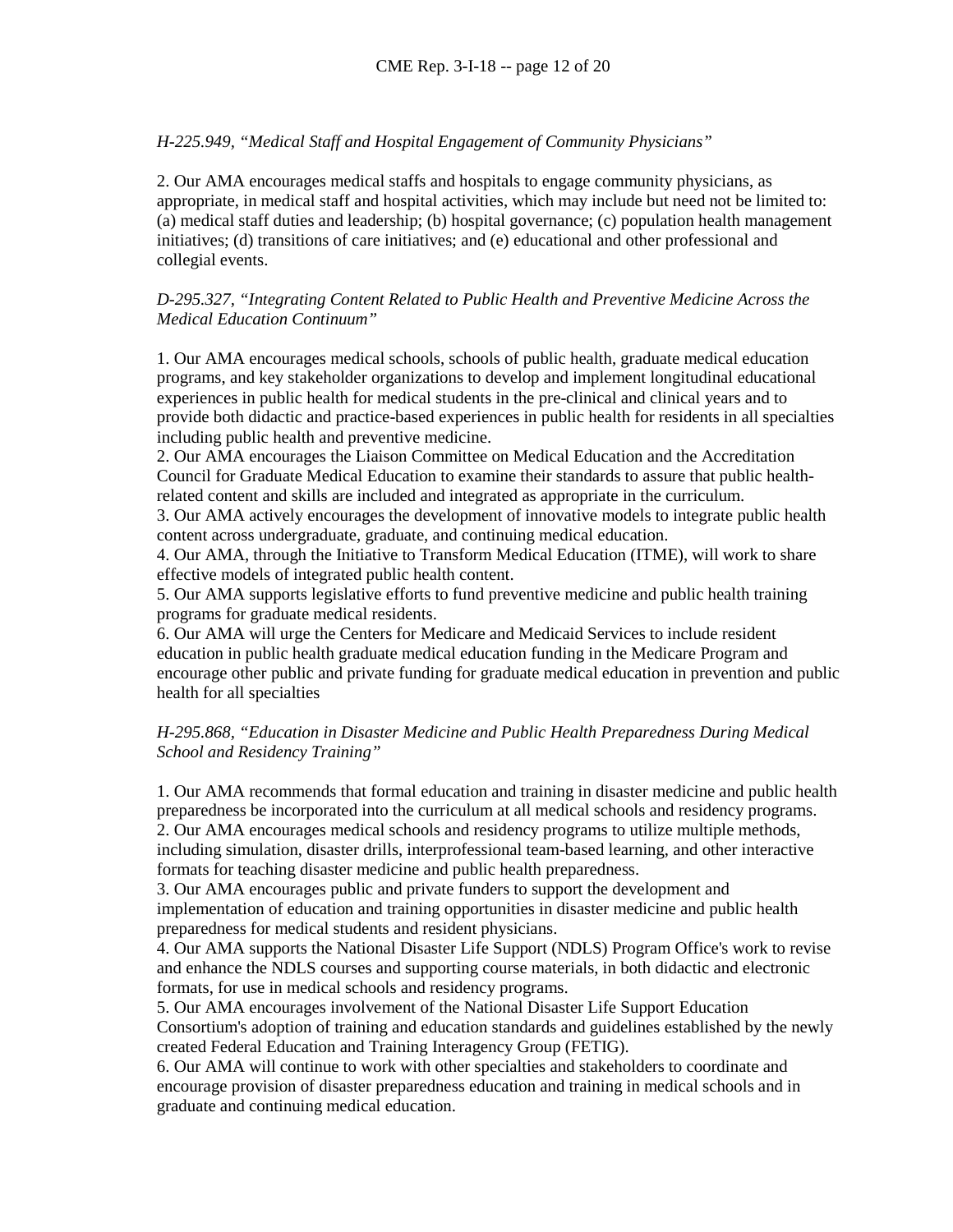7. Our AMA encourages all medical specialties, in collaboration with the National Disaster Life Support Educational Consortium (NDLSEC), to develop interdisciplinary and inter-professional training venues and curricula, including essential elements for national disaster preparedness for use by medical schools and residency programs to prepare physicians and other health professionals to respond in coordinated teams using the tools available to effectively manage disasters and public health emergencies.

8. Our AMA encourages medical schools and residency programs to use community-based disaster training and drills as appropriate to the region and community they serve as opportunities for medical students and residents to develop team skills outside the usual venues of teaching hospitals, ambulatory clinics, and physician offices.

9. Our AMA will make medical students and residents aware of the context (including relevant legal issues) in which they could serve with appropriate training, credentialing, and supervision during a national disaster or emergency, e.g., non-governmental organizations, American Red Cross, Medical Reserve Corps, and other entities that could provide requisite supervision. 10. Our AMA will work with the Federation of State Medical Boards to encourage state licensing authorities to include medical students and residents who are properly trained and credentialed to be able to participate under appropriate supervision in a national disaster or emergency.

11. Our AMA encourages physicians, residents, and medical students to participate in disaster response activities through organized groups, such as the Medical Response Corps and American Red Cross, and not as spontaneous volunteers.

12. Our AMA encourages teaching hospitals to develop and maintain a relocation plan to ensure that educational activities for faculty, medical students, and residents can be continued in times of national disaster and emergency.

### *D-305.964, "Support for the Epidemic Intelligence Service (EIS) Program and Preventive Medicine Residency Expansion"*

Our AMA will work to support increased federal funding for training of public health physicians through the Epidemic Intelligence Service program and work to support increased federal funding for preventive medicine residency training programs.

# *D-305.974, "Funding for Preventive Medicine Residencies"*

Our AMA will work with the American College of Preventive Medicine, other preventive medicine specialty societies, and other allied partners, to formally support legislative efforts to fund preventive medicine training programs.

### *D-385.963, "Health Care Reform Physician Payment Models"*

8. Our AMA recommends that state and local medical societies encourage the new Accountable Care Organizations (ACOs) to work with the state health officer and local health officials as they develop the electronic medical records and medical data reporting systems to assure that data needed by Public Health to protect the community against disease are available.

9. Our AMA recommends that ACO leadership, in concert with the state and local directors of public health, work to assure that health risk reduction remains a primary goal of both clinical practice and the efforts of public health.

10. Our AMA encourages state and local medical societies to invite ACO and health department leadership to report annually on the population health status improvement, community health problems, recent successes and continuing problems relating to health risk reduction, and measures of health care quality in the state.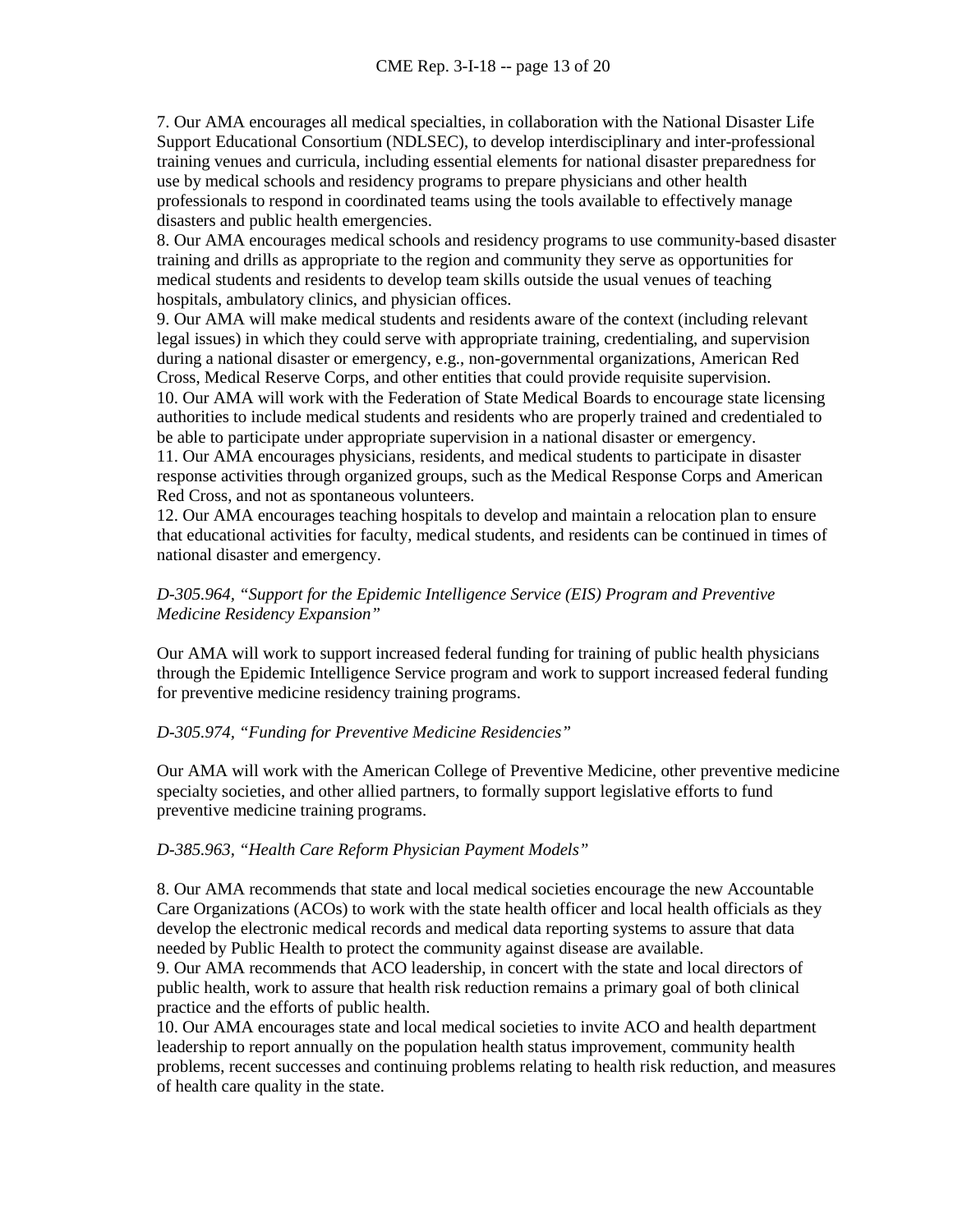## *H-425.982, "Training in the Principles of Population-Based Medicine"*

The AMA will continue to monitor and support the progress made by medical and public health organizations in championing disease prevention and health promotion; and will support efforts to bring schools of medicine and public health back into a closer relationship.

### *H-425.984, "Clinical Preventive Services"*

Implications for Adolescent, Adult, and Geriatric Medicine: (1) Prevention should be a philosophy that is espoused and practiced as early as possible in undergraduate medical schools, residency training, and continuing medical education, with heightened emphasis on the theory, value, and implementation of both clinical preventive services and population-based preventive medicine. (2) Practicing physicians should become familiar with authoritative clinical preventive services guidelines and routinely implement them as appropriate to the age, gender, and individual risk/environmental factors applicable to the patients in the practice at every opportunity, including episodic/acute care visits. (3) Where appropriate, clinical preventive services recommendations should be based on outcomes-based research and effectiveness data. Federal and private funding should be increased for further investigations into outcomes, application, and public policy aspects of clinical preventive services.

### *H-425.986, "Challenges in Preventive Medicine"*

It is the policy of the AMA that (1) physicians should become familiar with and increase their utilization of clinical preventive services protocols; (2) individual physicians as well as organized medicine at all levels should increase communication and cooperation with and support of public health agencies. Physician leadership in advocating for a strong public health infrastructure is particularly important; (3) physicians should promote and offer to serve on local and state advisory boards; and (4) in concert with other groups, physicians should study local community needs, define appropriate public health objectives, and work toward achieving public health goals for the community.

### *H-425.993, "Health Promotion and Disease Prevention"*

The AMA (1) reaffirms its current policy pertaining to the health hazards of tobacco, alcohol, accidental injuries, unhealthy lifestyles, and all forms of preventable illness; (2) advocates intensified leadership to promote better health through prevention; (3) believes that preventable illness is a major deterrent to good health and accounts for a major portion of our country's total health care expenditures; (4) actively supports appropriate scientific, educational and legislative activities that have as their goals: (a) prevention of smoking and its associated health hazards; (b) avoidance of alcohol abuse, particularly that which leads to accidental injury and death; (c) reduction of death and injury from vehicular and other accidents; and (d) encouragement of healthful lifestyles and personal living habits; and (5) strongly emphasizes the important opportunity for savings in health care expenditures through prevention.

# *H-440.888, "Public Health Leadership"*

Our AMA: (1) urges that appropriately trained and experienced licensed physicians (MDs or DOs ) be employed by state and local health departments to be the responsible leader when patient care decisions are made, whether for individuals in the STD or TB Clinics or for the community at large when an epidemic is to be managed; and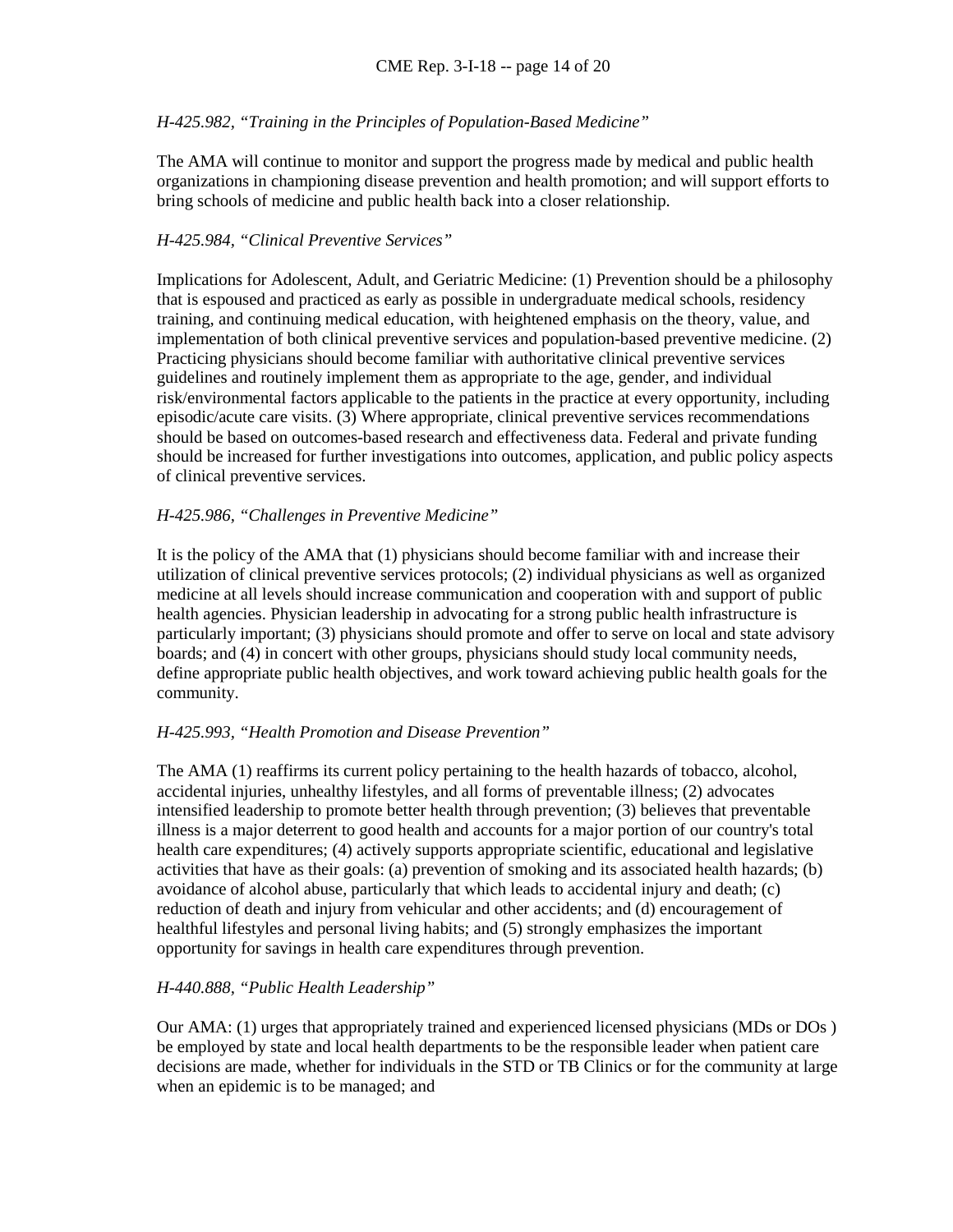(2) defines public health leadership and decision-making that promotes health and prevents disease in the community as the practice of medicine, requiring a licensed practitioner with all the skills, training, experience and knowledge of a public health trained physician.

#### *H-440.892, "Bolstering Public Health Preparedness"*

Our AMA supports: (1) the concept that enhancement of surveillance, response, and leadership capabilities of state and local public health agencies be specifically targeted as among our nation's highest priorities; and (2) in principle, the funding of research into the determinants of quality performance by public health agencies, including but not limited to the roles of Boards of Health and how they can most effectively help meet community needs for public health leadership, public health programming, and response to public health emergencies.

#### *H-440.912, "Federal Block Grants and Public Health"*

(1) Our AMA should collaborate with national public health organizations to explore ways in which public health and clinical medicine can become better integrated; such efforts may include the development of a common core of knowledge for public health and medical professionals, as well as educational vehicles to disseminate this information.

(2) Our AMA urges Congress and responsible federal agencies to: (a) establish set-asides or stable funding to states and localities for essential public health programs and services, (b) provide for flexibility in funding but ensure that states and localities are held accountable for the appropriate use of the funds; and (c) involve national medical and public health organizations in deliberations on proposed changes in funding of public health programs.

(3) Our AMA will work with and through state and county medical societies to: (a) improve understanding of public health, including the distinction between publicly funded medical care and public health; (b) determine the roles and responsibilities of private physicians in public health, particularly in the delivery of personal medical care to underserved populations; (c) advocate for essential public health programs and services; (d) monitor legislative proposals that affect the nation's public health system; (e) monitor the growing influence of managed care organizations and other third party payers and assess the roles and responsibilities of these organizations for providing preventive services in communities; and (f) effectively communicate with practicing physicians and the general public about important public health issues.

(4) Our AMA urges state and county medical societies to: (a) establish more collegial relationships with public health agencies and increase interactions between private practice and public health physicians to develop mutual support of public health and clinical medicine; and (b) monitor and, to the extent possible, participate in state deliberations to ensure that block grant funds are used appropriately for health-related programs.

(5) Our AMA urges physicians and medical societies to establish community partnerships comprised of concerned citizens, community groups, managed care organizations, hospitals, and public health agencies to: (a) assess the health status of their communities and determine the scope and quality of population- and personal-based health services in their respective regions; and (b) develop performance objectives that reflect the public health needs of their states and communities. 6. Our AMA: (a) supports the continuation of the Preventive Health and Health Services Block Grant, or the securing of adequate alternative funding, in order to assure preservation of many critical public health programs for chronic disease prevention and health promotion in California and nationwide, and to maintain training of the public health physician workforce; and (b) will communicate support of the continuation of the Preventive Health and Health Services Block Grant, or the securing of adequate alternative funding, to the US Congress.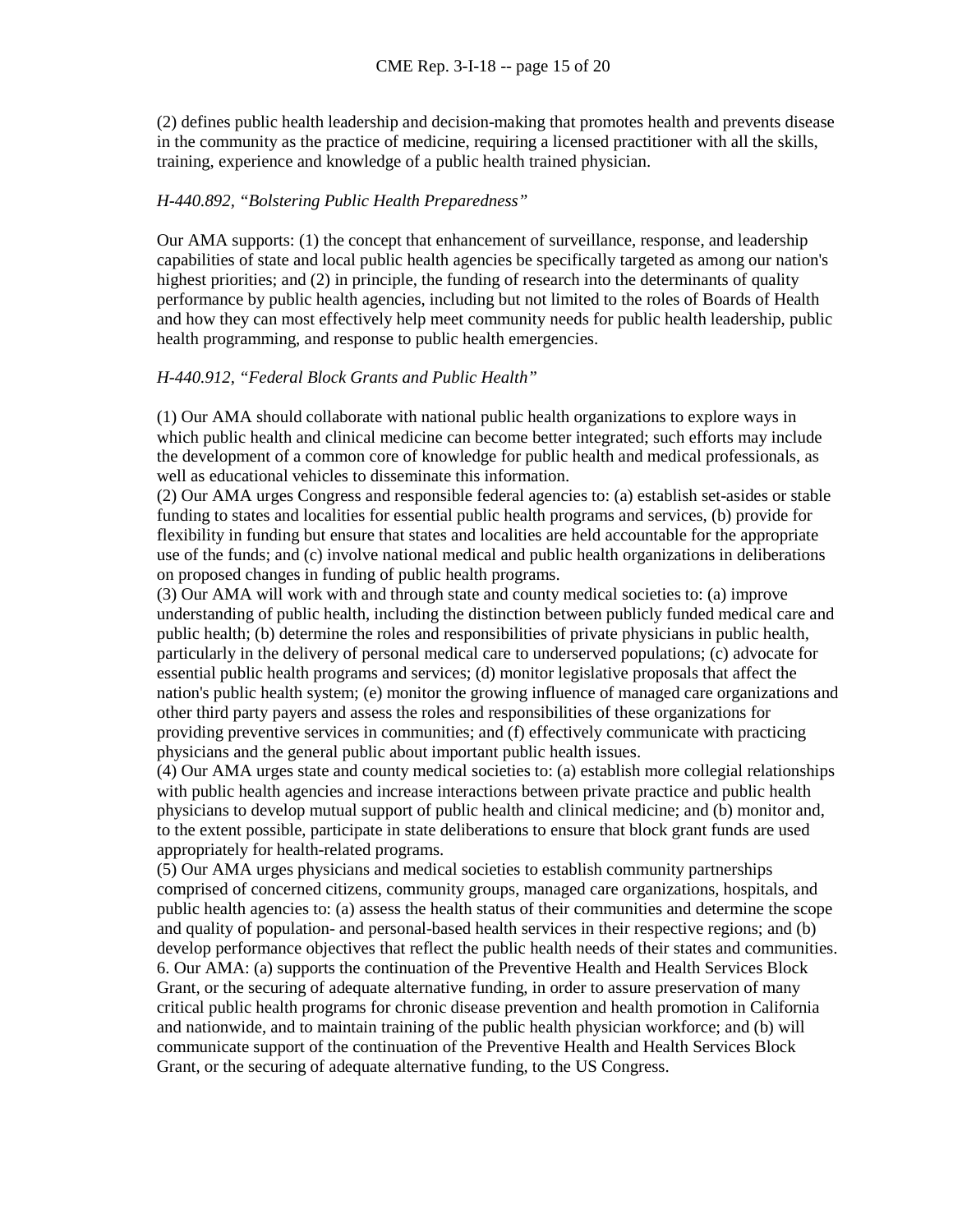*D-440.951, "One-Year Public Health Training Options for all Specialties"* 

1. Our AMA encourages additional funding for public health training for more physicians. 2. Our AMA, in conjunction with other appropriate organizations, supports the work of relevant groups to initiate the development of specific physician competencies for physicians engaged in public health practice. 3. Our AMA will inform medical students and physicians of existing opportunities for physician training in preparation for public health practice.

### *H-440.954, "Revitalization of Local Public Health Units for the Nation"*

The AMA (1) reaffirms its support of state and local health departments; (2) recommends that health departments be directed by well qualified public health trained physicians; and (3) urges federal, state and local governments to study public health and preventive services, and urges the allocation of necessary resources to maintain these services at a high level of quality.

### *H-440.960, "The IOM Report (The Future of Public Health) and Public Health"*

### Our AMA

(1) encourages medical societies to establish liaison committees through which physicians in private practice and officials in public health can explore issues and mutual concerns involving public health activities and private practice;

(2) seeks increased dialogue, interchange, and cooperation among national organizations representing public health professionals and those representing physicians in private practice or academic medicine;

(3) actively supports promoting and contributing to increased attention to public health issues in its programs in medical science and education;

(4) continues to support the providing of medical care to poor and indigent persons through the private sector and the financing of this care through an improved Medicaid program;

(5) encourages public health agencies, as the IOM report suggests, to focus on assessment of problems, assurance of healthy living conditions, policy development, and activities such as those mentioned in the "Model Standards";

(6) encourages physicians and others interested in public health programs to apply the messages and injunctions of the IOM report as these fit their own situations and communities; and

(7) encourages physicians in private practice and those in public health to work cooperatively, striving to ensure better health for each person and an improved community as enjoined in the Principles of Medical Ethics.

### *H-440.969, "Meeting Public Health Care Needs Through Health Professions Education"*

(1) Faculties of programs of health professions education should be responsive to the expectations of the public in regard to the practice of health professions. Faculties should consider the variety of practice circumstances in which new professionals will practice. Faculties should add curriculum segments to ensure that graduates are cognizant of the services that various health care professionals and alternative delivery systems provide. Because of the dominant role of public bodies in setting the standards for practice, courses on health policy are appropriate for health professions education. Additionally, governing boards of programs of education for the health professions, as well as the boards of the institutions in which these programs are frequently located, should ensure that programs respond to changing societal needs. Health professions educators should be involved in the education of the public regarding health matters. Programs of health professions education should continue to provide care to patients regardless of the patient's ability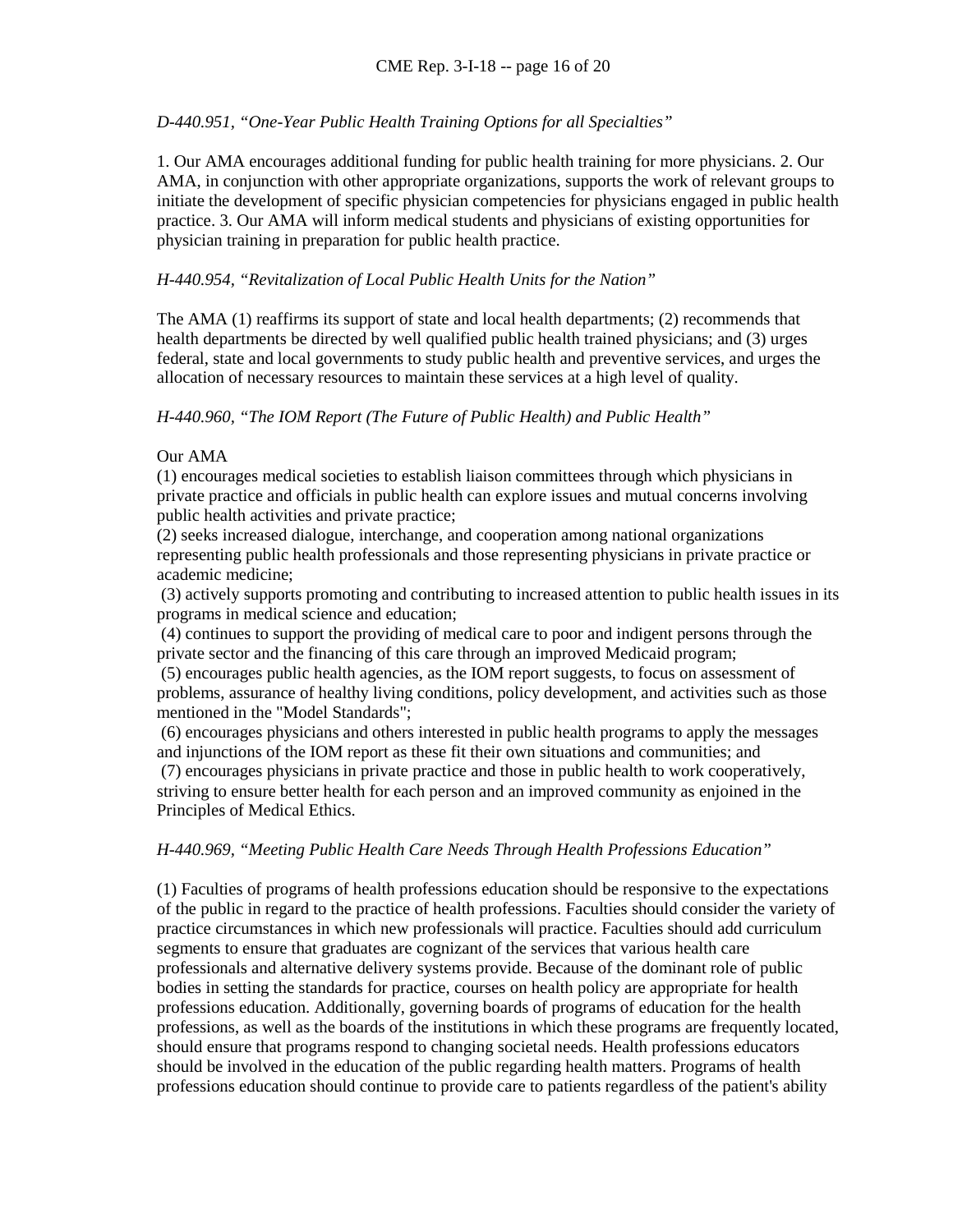to pay and they should continue to cooperate in programs designed to provide health practitioners in medically underserved areas.

(2) Faculty and administrators of health professions education programs should participate in efforts to establish public policy in regard to health professions education. Educators from the health professions should collaborate with health providers and practitioners in efforts to guide the development of public policy on health care and health professions education.

### *H-450.933, "Clinical Data Registries"*

1. Our AMA encourages multi-stakeholder efforts to develop and fund clinical data registries for the purpose of facilitating quality improvements and research that result in better health care, improved population health, and lower costs.

### *D-478.974, "Quality Improvement in Clinical / Population Health Information Systems"*

Our American Medical Association will invite other expert physician associations into the AMA consortium to further the quality improvement of electronic health records and population health as discussed in the consortium letter of January 21, 2015 to the National Coordinator of Health Information Technology.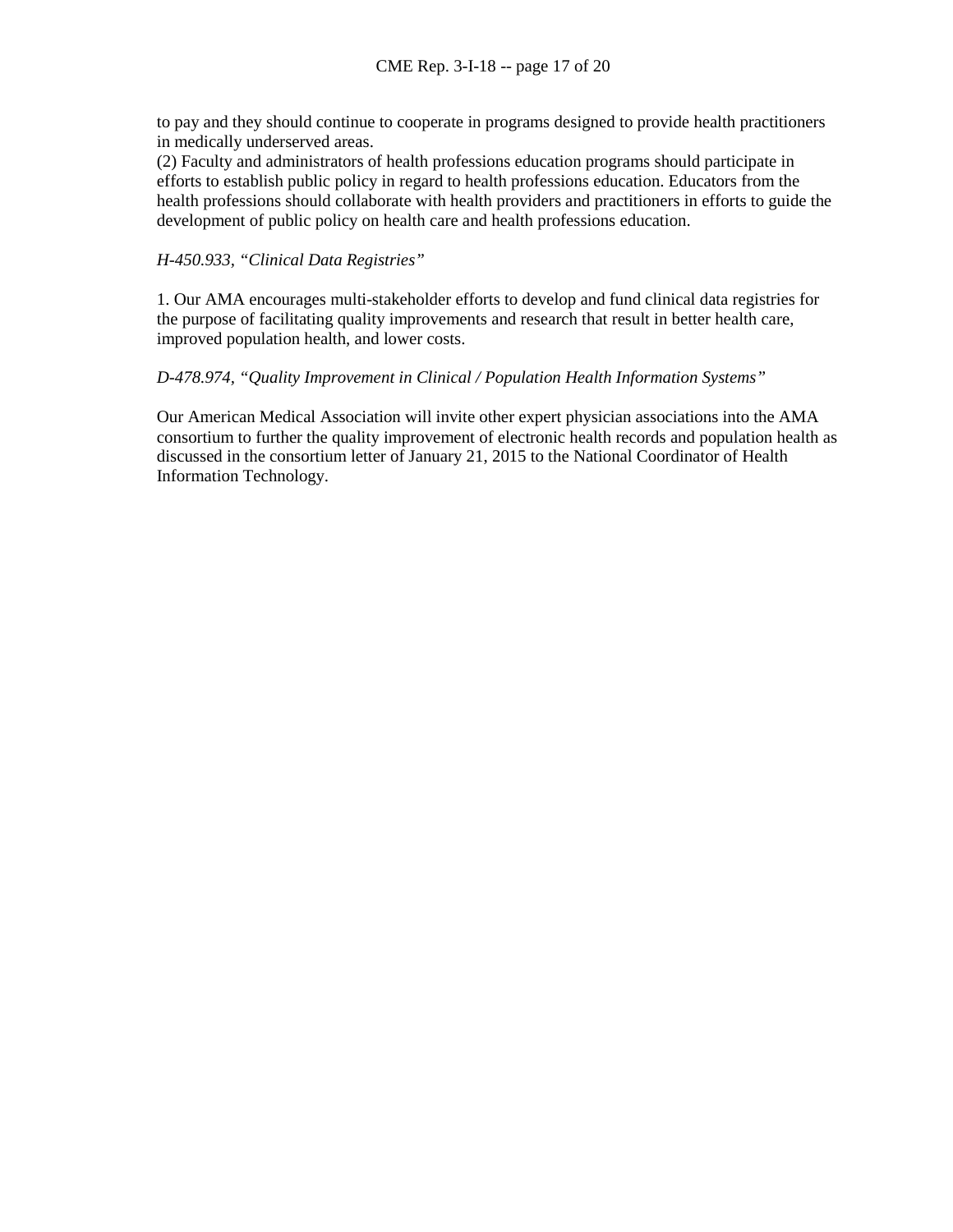#### REFERENCES

<sup>1</sup> Health Resources and Services Administration. Hospital Closings Likely to Increase. October 2017. Available at [https://www.hrsa.gov/enews/past-issues/2017/october-19/hospitals-closing-increase.html.](https://www.hrsa.gov/enews/past-issues/2017/october-19/hospitals-closing-increase.html) Accessed June 27, 2018.

<sup>2</sup> Centers for Medicare and Medicaid Services. CMS leverages Medicaid Program to Combat the Opioid Crisis. June 11, 2018. Available at [https://www.cms.gov/Newsroom/MediaReleaseDatabase/Press](https://www.cms.gov/Newsroom/MediaReleaseDatabase/Press-releases/2018-Press-releases-items/2018-06-11.html)[releases/2018-Press-releases-items/2018-06-11.html.](https://www.cms.gov/Newsroom/MediaReleaseDatabase/Press-releases/2018-Press-releases-items/2018-06-11.html) Accessed June 27, 2018.

<sup>3</sup> Girotti JA, Loy GL, Michel JL et al. The urban medicine program: developing physician-leaders to serve underserved urban communities. *Acad Med*. Available at

[https://journals.lww.com/academicmedicine/Fulltext/2015/12000/The\\_Urban\\_Medicine\\_Program\\_\\_\\_Develo](https://journals.lww.com/academicmedicine/Fulltext/2015/12000/The_Urban_Medicine_Program___Developing.28.aspx) [ping.28.aspx.](https://journals.lww.com/academicmedicine/Fulltext/2015/12000/The_Urban_Medicine_Program___Developing.28.aspx) Accessed June 27, 2018.

<sup>4</sup> Institute of Medicine. America's Health Care Safety Net: Intact but Endangered. Available at [https://www.nap.edu/catalog/9612/americas-health-care-safety-net-intact-but-endangered.](https://www.nap.edu/catalog/9612/americas-health-care-safety-net-intact-but-endangered) Accessed August 8, 2018.

<sup>5</sup> Khullar D. Song Z, Chokshi DA. Safety-net health systems at risk: who bears the burden of uncompensated care? Health Affairs Blog. May 20, 2018.Available at https://www.healthaffairs.org/do/10.1377/hblog20180503.138516/full/. Accessed August 8, 2018.

 $6$  Children's Safety Network. Costs of Leading Childhood Injuries. November 2017. Available at [https://www.childrenssafetynetwork.org/sites/childrenssafetynetwork.org/files/Cost%20of%20Injuries%20Fa](https://www.childrenssafetynetwork.org/sites/childrenssafetynetwork.org/files/Cost%20of%20Injuries%20Fact%20Sheets%20Nov%202017.pdf) [ct%20Sheets%20Nov%202017.pdf.](https://www.childrenssafetynetwork.org/sites/childrenssafetynetwork.org/files/Cost%20of%20Injuries%20Fact%20Sheets%20Nov%202017.pdf) Accessed June 27, 2018.

 $\frac{7}{7}$  Smith TM. Diabetes prevention saves big; find impact for your patient panel. AMA Wire. February 22, 2017. Available at [https://wire.ama-assn.org/delivering-care/diabetes-prevention-saves-big-find-impact-your](https://wire.ama-assn.org/delivering-care/diabetes-prevention-saves-big-find-impact-your-patient-panel)[patient-panel.](https://wire.ama-assn.org/delivering-care/diabetes-prevention-saves-big-find-impact-your-patient-panel) Accessed June 27, 2018.<br><sup>8</sup> Swedler D, Miller T, Levy D. 70 Lives saved by laws and regulations that resulted from the Bloomberg

road safety program. *Injury Prevention*. 2017;23:A26-A27.

<sup>9</sup> Research America. Investment in research saves lives and money. Available at

[https://www.researchamerica.org/sites/default/files/Vaccine%20Fact%20Sheet\\_2016.pdf.](https://www.researchamerica.org/sites/default/files/Vaccine%20Fact%20Sheet_2016.pdf) Accessed June 27, 2018.

<sup>10</sup> American Board of Preventive Medicine. Public Health and General Preventive Medicine. Available at [https://www.theabpm.org/become-certified/specialties/public-health-general-preventive-medicine/.](https://www.theabpm.org/become-certified/specialties/public-health-general-preventive-medicine/) Accessed August 16, 2018.

<sup>11</sup> American College of Physicians. ACP Leadership Academy. Available at

[https://www.acponline.org/meetings-courses/acp-courses-recordings/acp-leadership-academy.](https://www.acponline.org/meetings-courses/acp-courses-recordings/acp-leadership-academy) Accessed August 7, 2018.

<sup>12</sup> American College of Physicians. ACP Leadership Academy Webinars. Available at

[https://www.acponline.org/meetings-courses/acp-courses-recordings/acp-leadership-academy/webinars.](https://www.acponline.org/meetings-courses/acp-courses-recordings/acp-leadership-academy/webinars) Accessed August 7, 2018.

<sup>13</sup> Daniel H, Bornstein SS, Kane GC for the Health and Public Policy Committee of the American College of Physicians. Addressing social determinants to improve patient care and promote health equity: An American College of Physicians position paper. *Ann Int Med.* 2018;168:577-578.<br><sup>14</sup> American Medical Association. Creating a Community of Innovation: The Work of the AMA Accelerating

Change in Medical Education Consortium. Available a[t https://www.ama-assn.org/sites/default/files/media](https://www.ama-assn.org/sites/default/files/media-browser/public/about-ama/ace-monograph-interactive_0.pdf)[browser/public/about-ama/ace-monograph-interactive\\_0.pdf.](https://www.ama-assn.org/sites/default/files/media-browser/public/about-ama/ace-monograph-interactive_0.pdf) Accessed August 16, 2018.

<sup>15</sup> Koo K, Lapp I. Educating the next generation of physicians in public health: The MPH for medical students. *Public Health Rep.* 2014;129(5):460-464.<br><sup>16</sup> Little RG, Greer A, Clay M, McFadden C. Profile of public health leadership. *J Public Health Manag* 

*Pract*. 2016;22(5):479-481.

<sup>17</sup> Association of American Medical Colleges. Directory of MD-MPH Educational Opportunities. Available at: [https://students-residents.aamc.org/applying-medical-school/article/directory-md-mph-educational](https://students-residents.aamc.org/applying-medical-school/article/directory-md-mph-educational%20opportunities/)  [opportunities/.](https://students-residents.aamc.org/applying-medical-school/article/directory-md-mph-educational%20opportunities/) Accessed June 20, 2018.

<sup>18</sup> American Association of Colleges of Osteopathic Medicine. Dual Degree/Concurrent Programs. Available at: [https://www.aacom.org/news-and-events/publications/2018-2019\\_cib/dual-degree-programs.](https://www.aacom.org/news-and-events/publications/2018-2019_cib/dual-degree-programs) Accessed June 20, 2018.

<sup>19</sup> University of North Dakota School of Medicine and Health Sciences. Rural Opportunities in Medical Education. Available at [http://med.und.edu/rome/.](http://med.und.edu/rome/) Accessed June 21, 2018.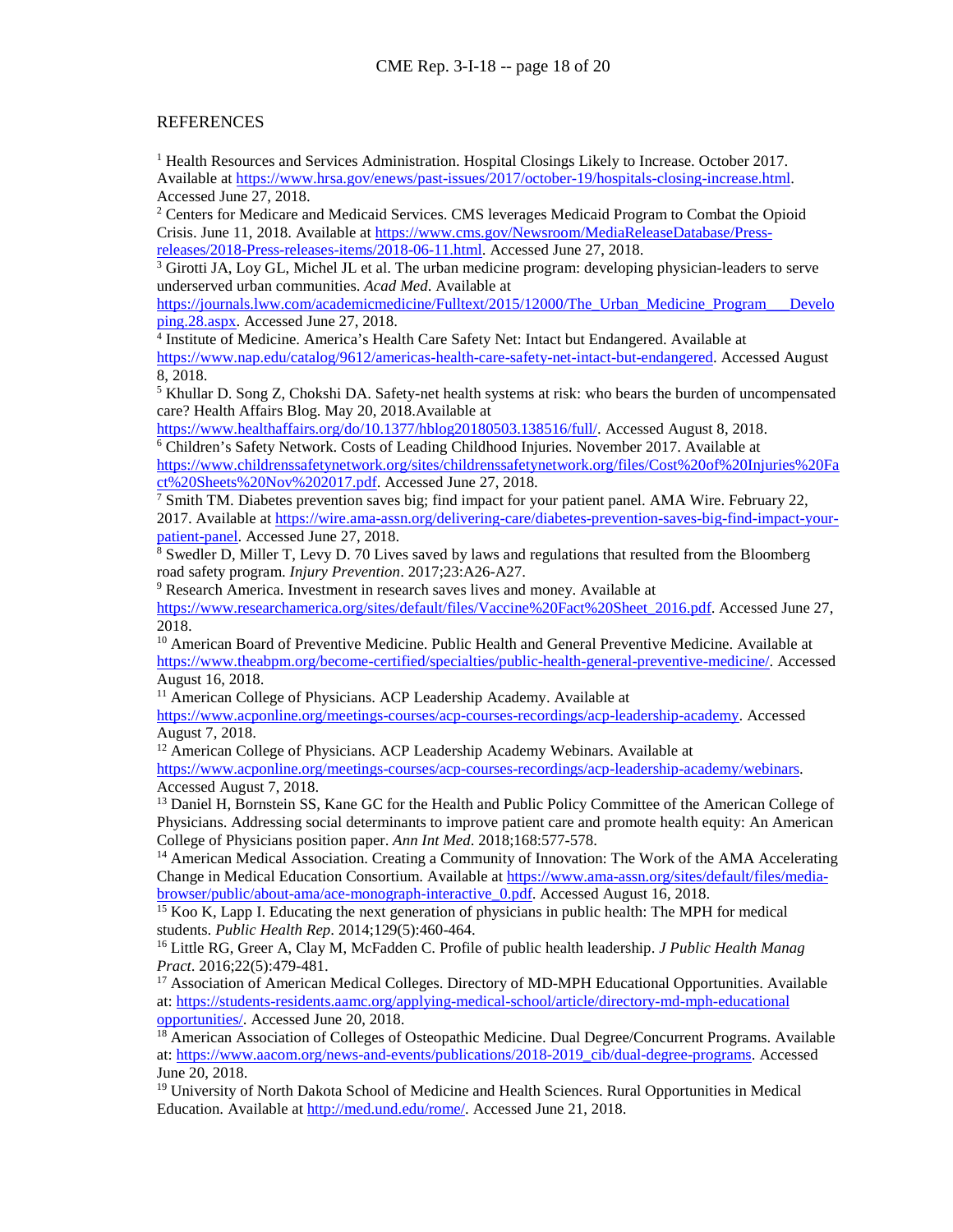<span id="page-19-0"></span><sup>20</sup> University of Wisconsin-Madison School of Medicine and Public Health. Wisconsin Academy for Rural Medicine. Available at https://www.med.wisc.edu/education/md-program/warm/. Accessed June 27, 2018. <sup>21</sup> University of Minnesota Medical Schools. Rural Physician Associate Program. Available at:

[https://www.med.umn.edu/md-students/individualized-pathways/rural-physician-associate-program-rpap.](https://www.med.umn.edu/md-students/individualized-pathways/rural-physician-associate-program-rpap) Accessed June 27, 2018.

<span id="page-19-1"></span><sup>22</sup> Rural Health Partners Scholarship At Charleston Area Medical Center. Available at [https://medicine.hsc.wvu.edu/media/364010/2018-rural-health-partners-scholarship-program-brochure.pdf.](https://medicine.hsc.wvu.edu/media/364010/2018-rural-health-partners-scholarship-program-brochure.pdf) Accessed August 8, 2018.

<span id="page-19-2"></span><sup>23</sup> Accreditation Council for Graduate Medical Education. Common Program Requirements (Residency). Effective July 1, 2019. Available at

[http://www.acgme.org/Portals/0/PFAssets/ProgramRequirements/CPRResidency2019.pdf.](http://www.acgme.org/Portals/0/PFAssets/ProgramRequirements/CPRResidency2019.pdf) Accessed June 29, 2018.

<span id="page-19-3"></span> $24$  American College of Preventive Medicine. Residency Programs. Available at

<span id="page-19-4"></span>[https://www.acpm.org/general/custom.asp?page=pmr.](https://www.acpm.org/general/custom.asp?page=pmr) Accessed June 21, 2018.<br><sup>25</sup> American Board of Preventive Medicine. Combined Training Programs. Available at https://www.theabpm.org/for-program-directors/combined-training

<sup>26</sup> Oral communication, Sylvia Etzel, Research Associate, American Medical Association.

<span id="page-19-5"></span><sup>27</sup> Written communication. Timothy Benton, Associate Professor, Program Director, and Regional Chair of Family Medicine, Texas Tech University Health Sciences Center School of Medicine.

<span id="page-19-6"></span><sup>28</sup> Association of American Medical Colleges. Public Health Pathways for Postresidents. Available at [https://students-residents.aamc.org/training-residency-fellowship/article/public-health-pathways-4/.](https://students-residents.aamc.org/training-residency-fellowship/article/public-health-pathways-4/) Accessed June 27, 2018.

<sup>29</sup> Centers for Disease Control. Epidemic Intelligence Service 2017 Annual Update. Available at

<span id="page-19-7"></span>[https://www.cdc.gov/eis/downloads/eis-annual-update-2017.pdf.](https://www.cdc.gov/eis/downloads/eis-annual-update-2017.pdf) Accessed June 20, 2018.<br><sup>30</sup> American Association of Public Health Physicians. Resources. Available at https://www.aaphp.org/GeneralResources. Accessed June 21,

<span id="page-19-8"></span><sup>31</sup> American Public Health Association. APHA Internships & Fellowships. Available at:<br> $\frac{https://www.apha.org/professional-development/apha-internships-and-fellowships}{}$ . Accessed, June 21, 2018.

<span id="page-19-9"></span> $\frac{32}{32}$  National Association of County and City Health Officials. Resources. Available at https://www.naccho.org/resources. Accessed June 21, 2018.

 $^{33}$  National Association of County and City Health Officials. NACCHO University. Available at https://www.naccho.org/resources/naccho-university. Accessed June 21, 2018.

<span id="page-19-10"></span><sup>34</sup> National Association of County and City Health Officials. NACCHO Consulting. Available at [https://www.naccho.org/naccho-consulting.](https://www.naccho.org/naccho-consulting) Accessed June 21, 2018.

<span id="page-19-11"></span><sup>35</sup> Centers for Disease Control and Prevention. Integrating Public Health in

Health Professions Education: A Resource List for Students, Educators and Health Professionals. Available

a[t https://www.cdc.gov/learning/local/pdf/PH-education-resource-list.pdf.](https://www.cdc.gov/learning/local/pdf/PH-education-resource-list.pdf) Accessed June 27, 2018.<br><sup>36</sup> RESOLVE. Public Health Leadership Forum. Available at http://www.resolv.org/site-

<span id="page-19-13"></span><span id="page-19-12"></span>[healthleadershipforum/.](http://www.resolv.org/site-healthleadershipforum/) Accessed June 27, 2018.<br> $\frac{37}{37}$  Association of State and Territorial Health Officials. Educating the Workforce Towards Integration. Available at [http://www.astho.org/PCPHCollaborative/Workforce/Education-Resources/Primary-Care/.](http://www.astho.org/PCPHCollaborative/Workforce/Education-Resources/Primary-Care/) Accessed June 27, 2018.<br><sup>38</sup> Association of State and Territorial Health Officials. Center for Population Health Strategies. Available at

<span id="page-19-14"></span>[http://www.astho.org/Programs/Clinical-to-Community-Connections/ASTHO-CPHS-Overview\\_FINAL/.](http://www.astho.org/Programs/Clinical-to-Community-Connections/ASTHO-CPHS-Overview_FINAL/)  Accessed June 27, 2018.

<span id="page-19-15"></span><sup>39</sup> National Network of Public Health Institutes. National Coordinating Center for Public Health Training. Available at [https://nnphi.org/member/national-coordinating-center-for-public-health-training/?parent\\_id=60.](https://nnphi.org/member/national-coordinating-center-for-public-health-training/?parent_id=60) Accessed June 29, 2018.

<span id="page-19-16"></span><sup>40</sup> Council of State and Territorial Epidemiologists. CSTE Fellowships. Available at [https://www.cste.org/page/CSTEFellowships.](https://www.cste.org/page/CSTEFellowships) Accessed August 16, 2018.

<span id="page-19-17"></span><sup>41</sup> Hernandez LM, Munthali AW, eds. Training Physicians for Public Health Careers. 2007. The National Academies Press. Washington, D.C.

<span id="page-19-18"></span><sup>42</sup> Association of Schools and Programs of Public Health. Fellowships and Internships. Available at [https://www.aspph.org/study/fellowships-and-internships/.](https://www.aspph.org/study/fellowships-and-internships/) Accessed August 16, 2018.